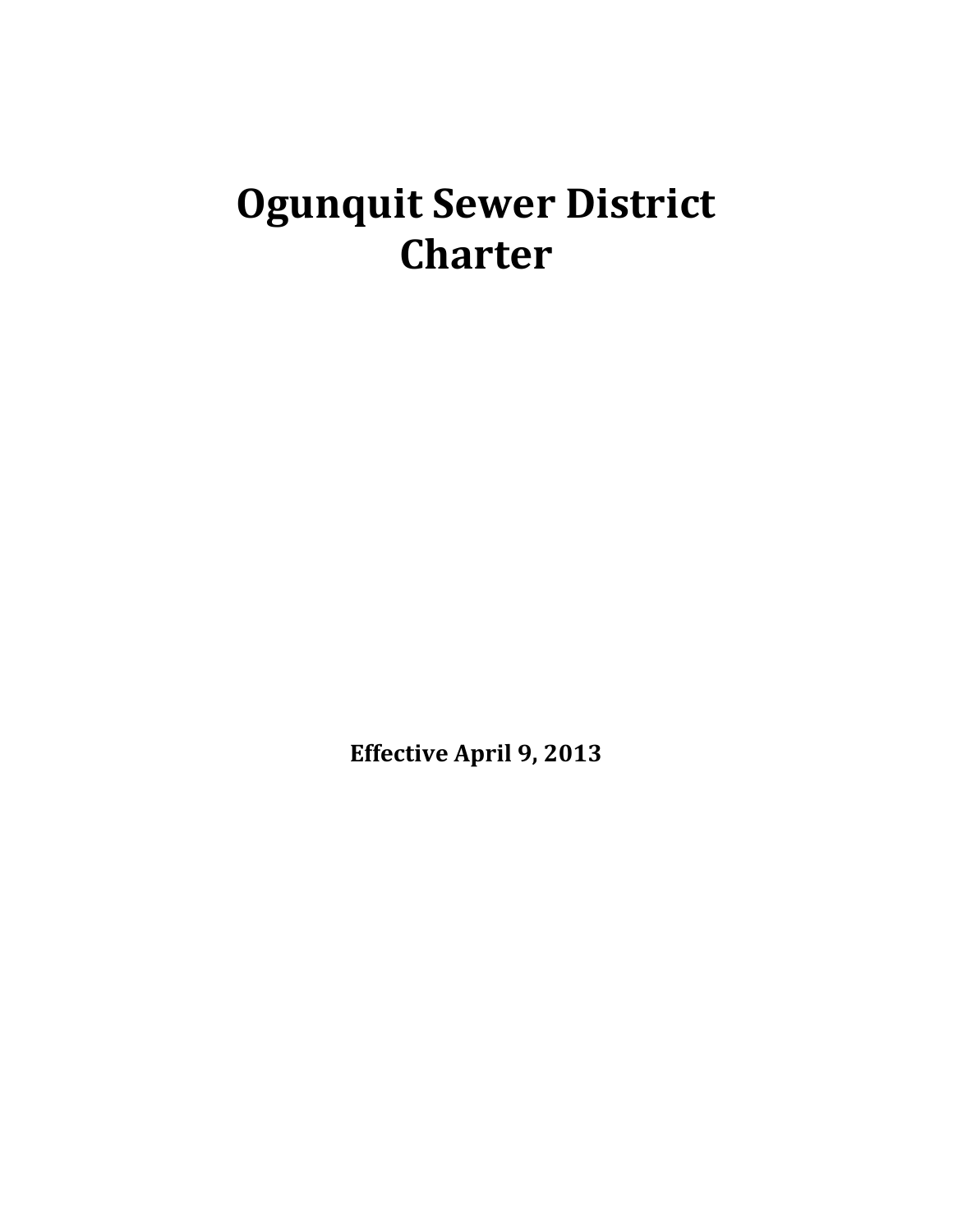# **INDEX**

| <b>Title</b>                                                                                                           | Section #    |
|------------------------------------------------------------------------------------------------------------------------|--------------|
| Territorial limits; incorporation.                                                                                     | $\mathbf{1}$ |
| Powers.                                                                                                                | $1-A$        |
| Authority to construct and maintain.                                                                                   | 2            |
| Sewer extensions.                                                                                                      | $2-A$        |
| Authority to acquire and hold property; right of eminent domain conferred.                                             | 3            |
| Procedures under eminent domain, condemnation, damages and appeals.                                                    | 4            |
| Assessment of Damages by County Commissioners; Procedure on Appeals.<br>(repealed)                                     | 5            |
| Limitations on crossing a public utility.                                                                              | 6            |
| Rights of abutters or others to enter.                                                                                 | 7            |
| Contracts                                                                                                              | 8            |
| Lease of property                                                                                                      | $8-A$        |
| Conditions for carrying out work.                                                                                      | 9            |
| Surface water facilities; joint facilities; separation of same.                                                        | 10           |
| Free access to premises.                                                                                               | 11           |
| Connection of private sewers.                                                                                          | 12           |
| Sanitary provisions, standards and penalty for violation.                                                              | 13           |
| Trustees and officer; tenure of office; annual meetings; election to office;<br>Organization; vacancies; compensation. | 14           |
| Recall                                                                                                                 | $14-A$       |
| Special meeting; qualifications of voters of district.                                                                 | 15           |
| Property tax exempt                                                                                                    | 16           |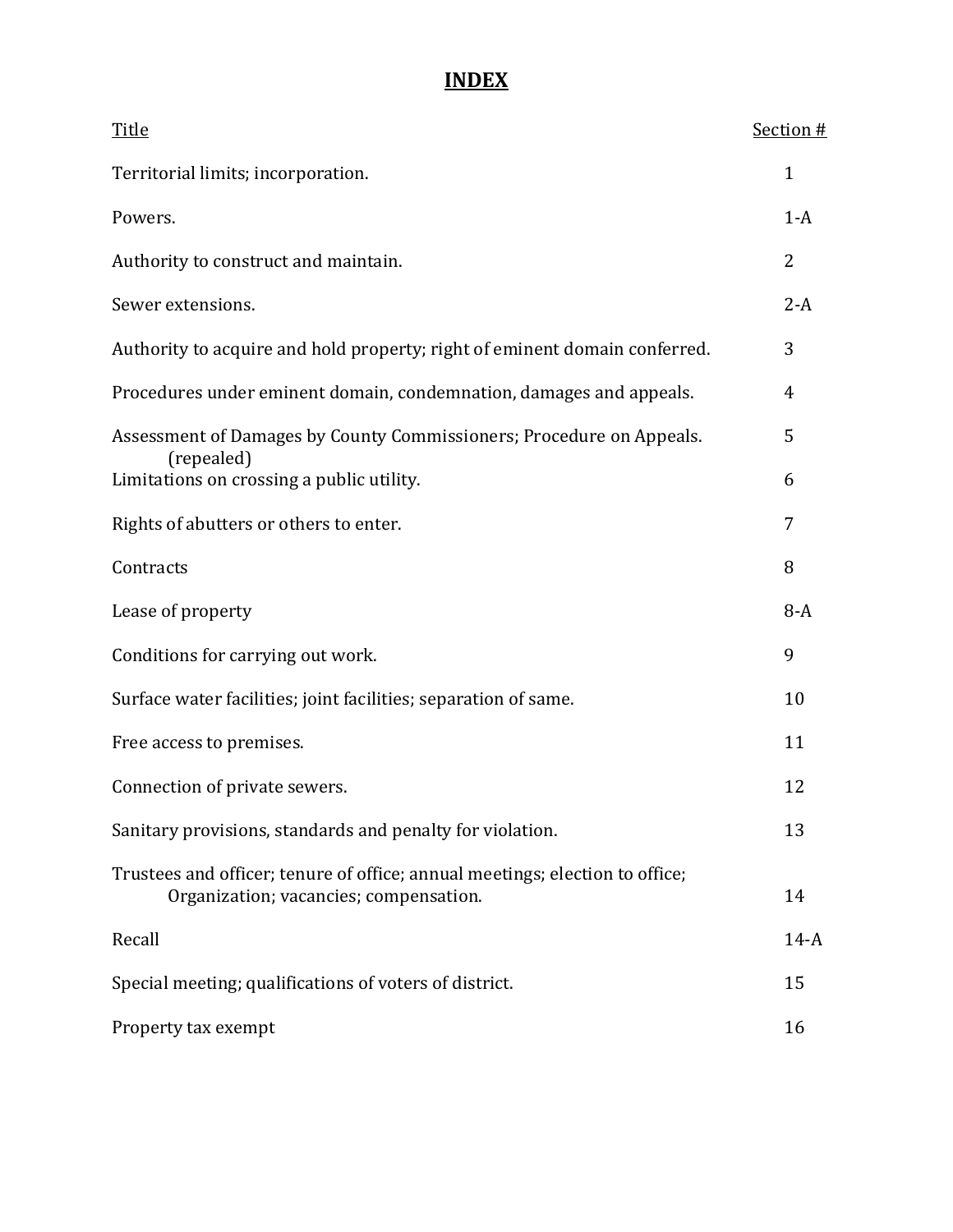# **INDEX**

| Title                                                                                                      | Section # |
|------------------------------------------------------------------------------------------------------------|-----------|
| Authorized to borrow money and to issue bonds and notes                                                    | 17        |
| Sinking fund provided for.<br>(repealed)                                                                   | 18        |
| Rates and tolls; application of revenues.                                                                  | 19        |
| Assessments against lots benefited.                                                                        | 20        |
| Right of appeal.                                                                                           | 21        |
| Assessments; lien; sheriff's sale.                                                                         | 22        |
| Additional method of collection of assessments.                                                            | 23        |
| Assessments paid by other than owner, how recovered.                                                       | 24        |
| Landlord access to tenant bill payment information                                                         | $24-A$    |
| Lien securing collection of rates; lien certificates for collection of<br>Assessments on rates; procedure. | 25        |
| Lien for payment of rates<br>(repealed)                                                                    | 26        |
| Construction of this act; bylaws and regulations authorized; incidental<br>Powers and rights.              | 27        |
| Existing statutes not affected; rights conferred subject to provisions of law.                             | 28        |
| Coordination with municipal planning.                                                                      | $28-A$    |
| P. & S. L., 1913 C. 203, section 2, amended.                                                               | 29        |
| Supplementary charges; powers granted.                                                                     | 30        |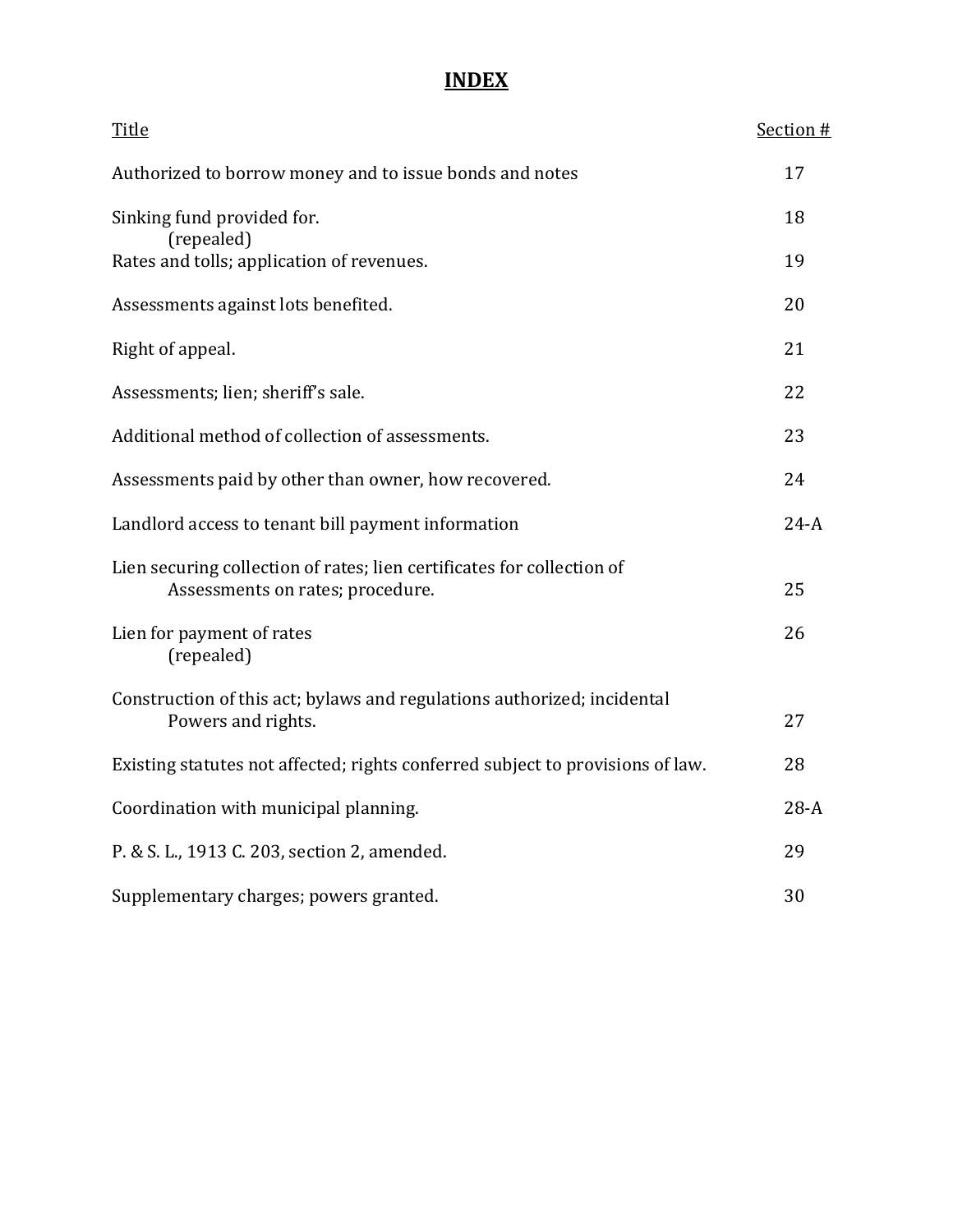## **Sec. 1. Territorial limits; incorporation.**

The inhabitants and territory within the Town of Ogunquit in York County constitute a public sewerage district and a body politic and corporate under the name of "Ogunquit Sewer District." The purpose of the district, subject to the provisions of section 10 is to take over, control, operate and manage the sanitary sewer system previously owned by the Town of Ogunquit and as further improved and expanded by the Ogunquit Sewer District with all appurtenances thereto; to extend, increase, enlarge and improve the sewer system; to extend the present system or systems so as to furnish sewerage facilities to those parts of the district and as determined appropriate by the trustees of the district to parts of adjoining municipalities not now served with such facilities; to provide for removal and treatment of sewage when, as and if such treatment becomes necessary; and generally to construct, maintain, operate and provide a system of sewage collection and pumping, sewage disposal and sewage treatment for public purposes and for the health, welfare, comfort and convenience of the inhabitants of the district.

#### **Sec. 1-A. Powers.**

The district has all powers, rights, privileges and immunities of similar corporations or necessary for the accomplishment of the district's purposes.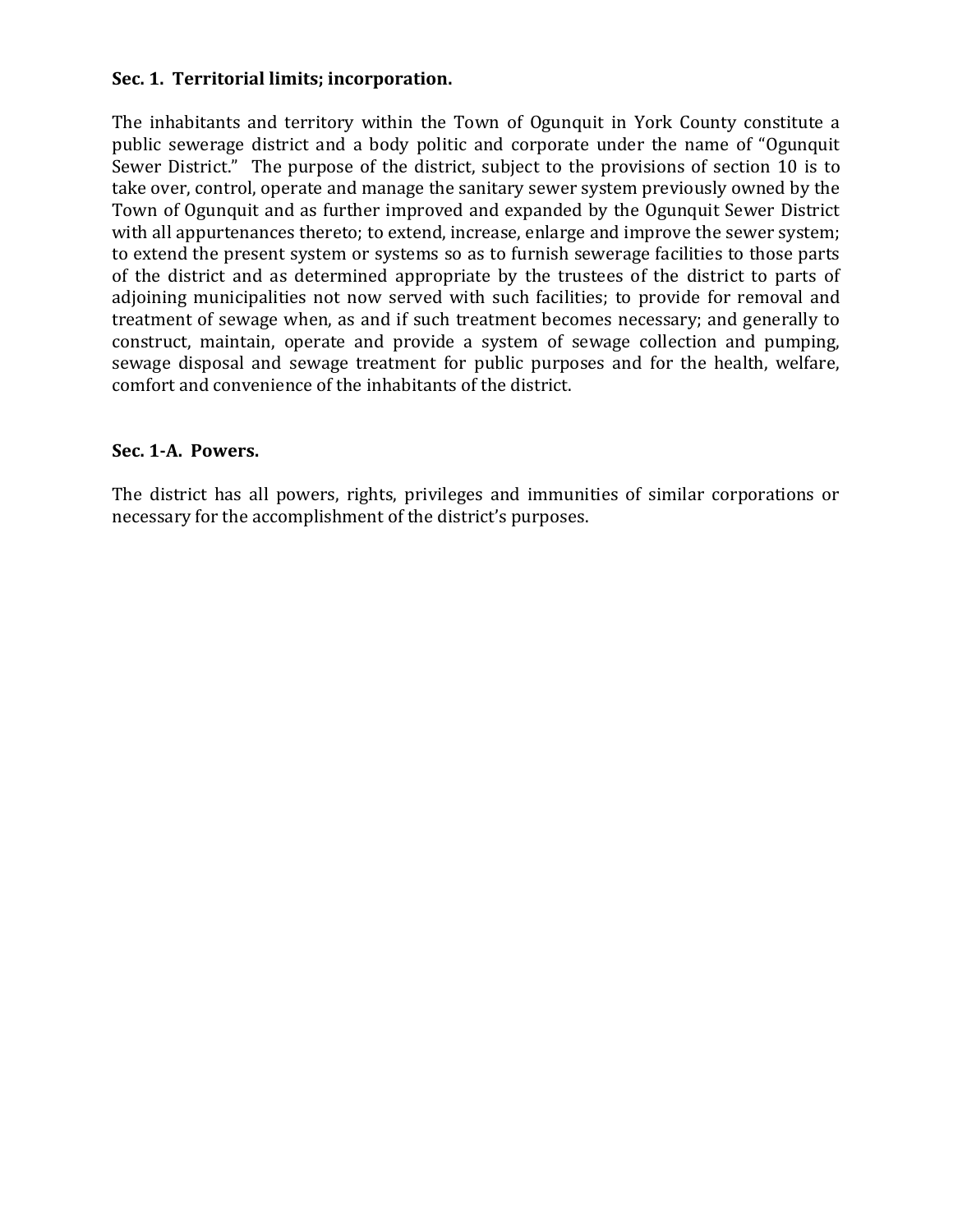#### **Sec. 2. Authority to construct and maintain.**

Within the territory and the territory of any adjoining municipality, the Ogunquit Sewer District is authorized to lay pipes, drains, sewers and conduits, and to take up, repair and maintain the same or to contract for the same to be done in, along and through any public or private ways and public grounds and in, along and through lands of any person or corporation as provided in the act, to and into tidal waters, rivers, watercourses or treatment works or into any drain or sewer now or hereafter built that empties into tidal waters, rivers, watercourses or treatment works, the discharge from the tidal waters, river, watercourses or treatment works to be at such points consistent with the requirements of public health that are found convenient and reasonable for the district and the flow of existing watercourses; to construct and maintain treatment works, pumping situations, basins, reservoirs, flush tanks and such other appliances for collecting, holding, purifying, distributing and disposing of sewage matter and industrial waste and, subject to section 10, of surface and waste water, all as may be necessary or proper; and in general, do any or all other things necessary or incidental to accomplish the purposes of this act.

#### **Sec. 2-A. Sewer extensions.**

Sewer extensions are governed by the Maine Revised Statutes, Title 38, section 1252, subsection 7.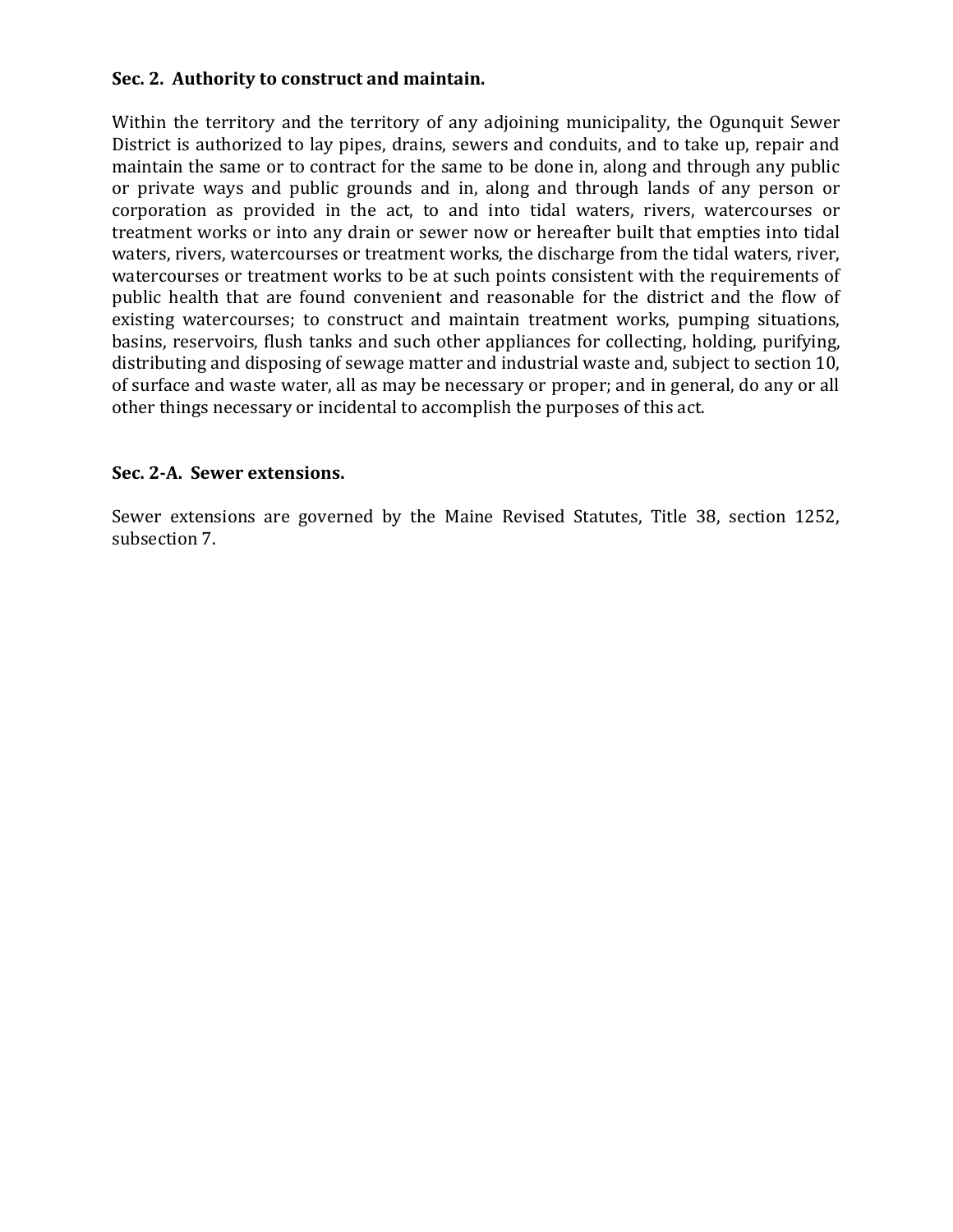## **Sec. 3. Authority to acquire and hold property; right of eminent domain conferred.**

Upon acceptance of this act, and subject to section 10, title to all public sewers in the Town of Ogunquit other than sewers used exclusively for storm or surface water drainage remain with and forthwith pass to and are vested in the district, and the district shall maintain and operate the same. Upon approval, title to all plans, maps, specifications and data relating to the existing public sewers and subject to any obligation of the Town of Ogunquit to the United States of America or any agency of the United States of America, all plans, maps specifications and date relative to any proposed improvement or expansion of the sanitary sewer system of the Town of Ogunquit remain with and pass to the district. The district is authorized and empowered to acquire and hold real and personal property necessary or convenient for the purposes of this act, and is expressly granted the right of eminent domain, and for the purpose of this act, is authorized to take and hold, either by exercising its right of eminent domain, or by purchase, lease or otherwise, as for public uses any land, real estate, easements or interests in that land, real estate or easements, and any sewers, drains or conduits and any sewer or drainage rights necessary for constructing, establishing, maintaining and operating sewers, drains, reservoirs, flush tanks, manholes, catch basins, treatment works, pumping stations and other appliances and property used or useful for collecting, holding, purifying, distributing and disposing of sewage matter and industrial waste and surface and waste waters. Nothing in this section may be construed as authorizing the district to take by right of eminent domain any of the property or facilities of any other public service corporation or district used or required for future use by the owner of that public service corporation or district in the performance of a public duty, unless expressly authorized by subsequent act of the Legislature.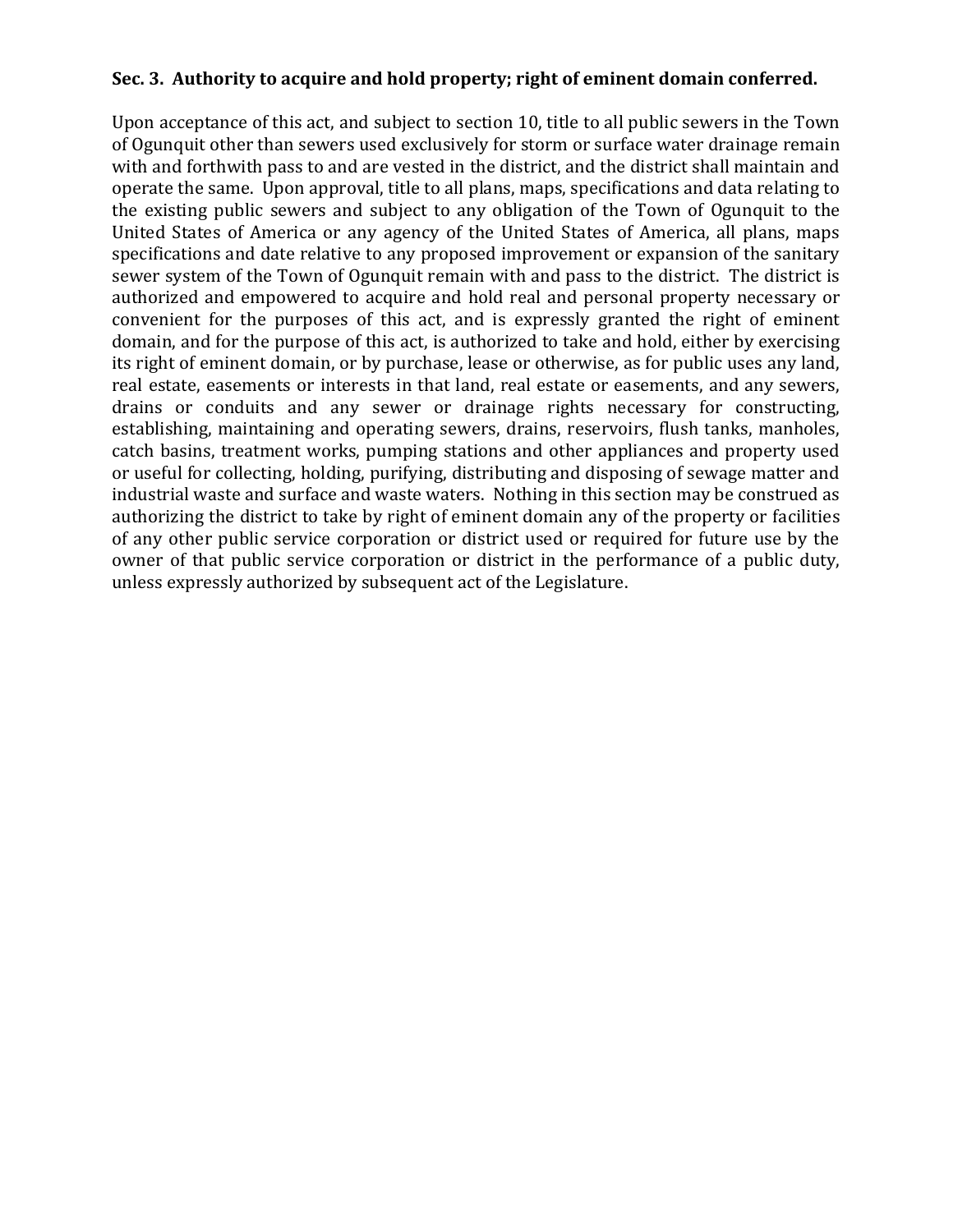# **Sec. 4. Procedures under eminent domain, condemnation, damages and appeals.**

In exercising from time to time the right of eminent domain conferred upon it, the district, by its board of trustees, shall proceed in accordance with and is subject to the limitations set forth in the eminent domain procedures set forth in 38 Maine Revised Statutes, Title 1252, Subsection 2.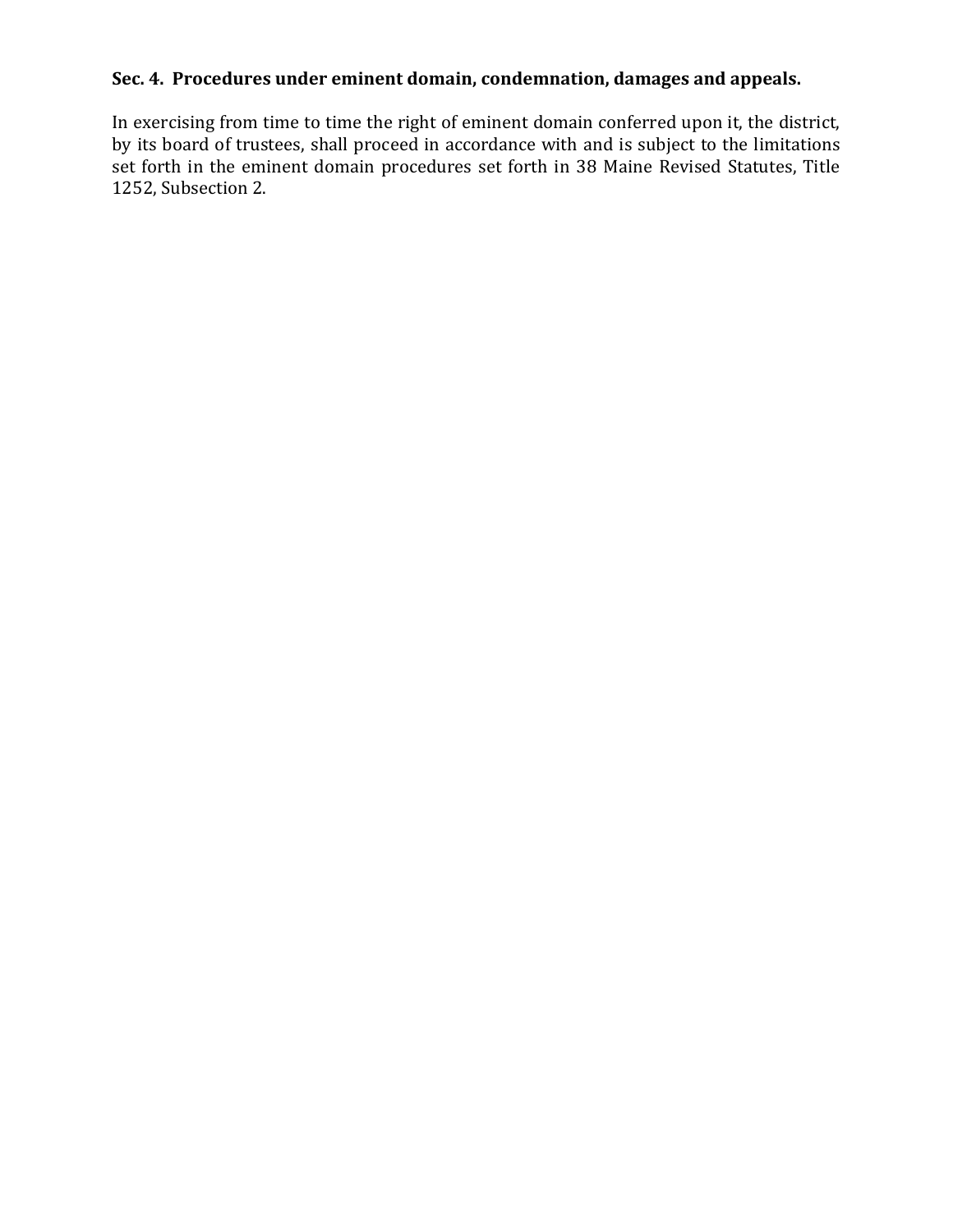**Sec. 5. Assessment of Damages by County Commissioners; Procedure on Appeals.**

**(Repealed)**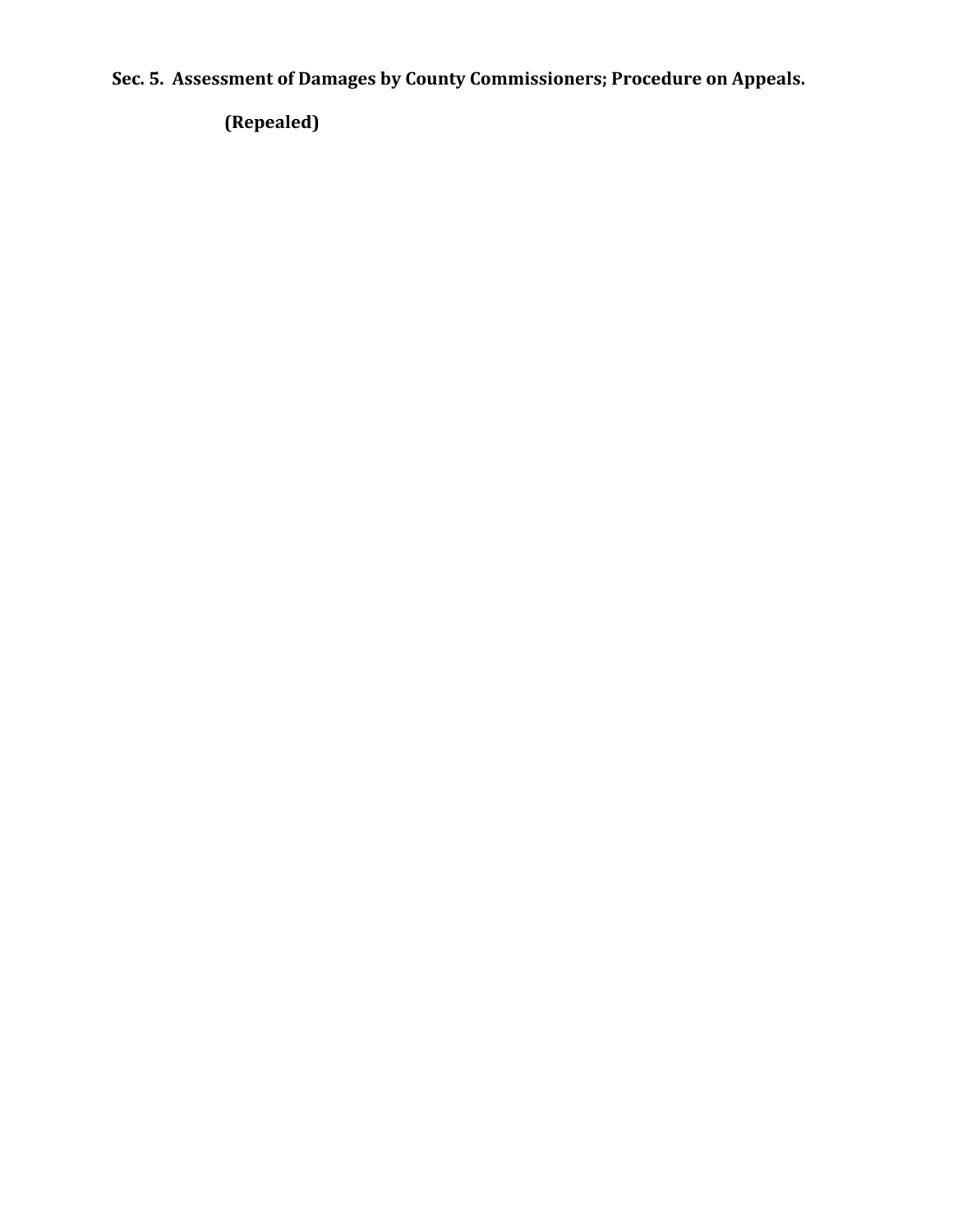## **Sec. 6. Limitations on crossing a public utility.**

If a sewer line of the district crosses the property or line of any other public utility, unless consent is given by the other public utility as to place, manner and conditions of the crossing within 30 days after consent is requested by the district, the Public Utilities Commission shall determine the place, manner and conditions of the crossing and all work on the property of the public utility must be done under the supervision and to the satisfaction of the public utility, but at the expense of the district. If a sewer line of the district crosses the property or line of a railroad corporation, the procedure is the same as for crossing the property of a public utility except that the Department of Transportation shall determine the place, manner and conditions of the crossing. Nothing in this section may be construed as authorizing the district to take by right of eminent domain any of the property or facilities of any other public utility used or acquired for future use by the owner of the public utility in the performance of a public duty, unless expressly authorized by act of the Legislature.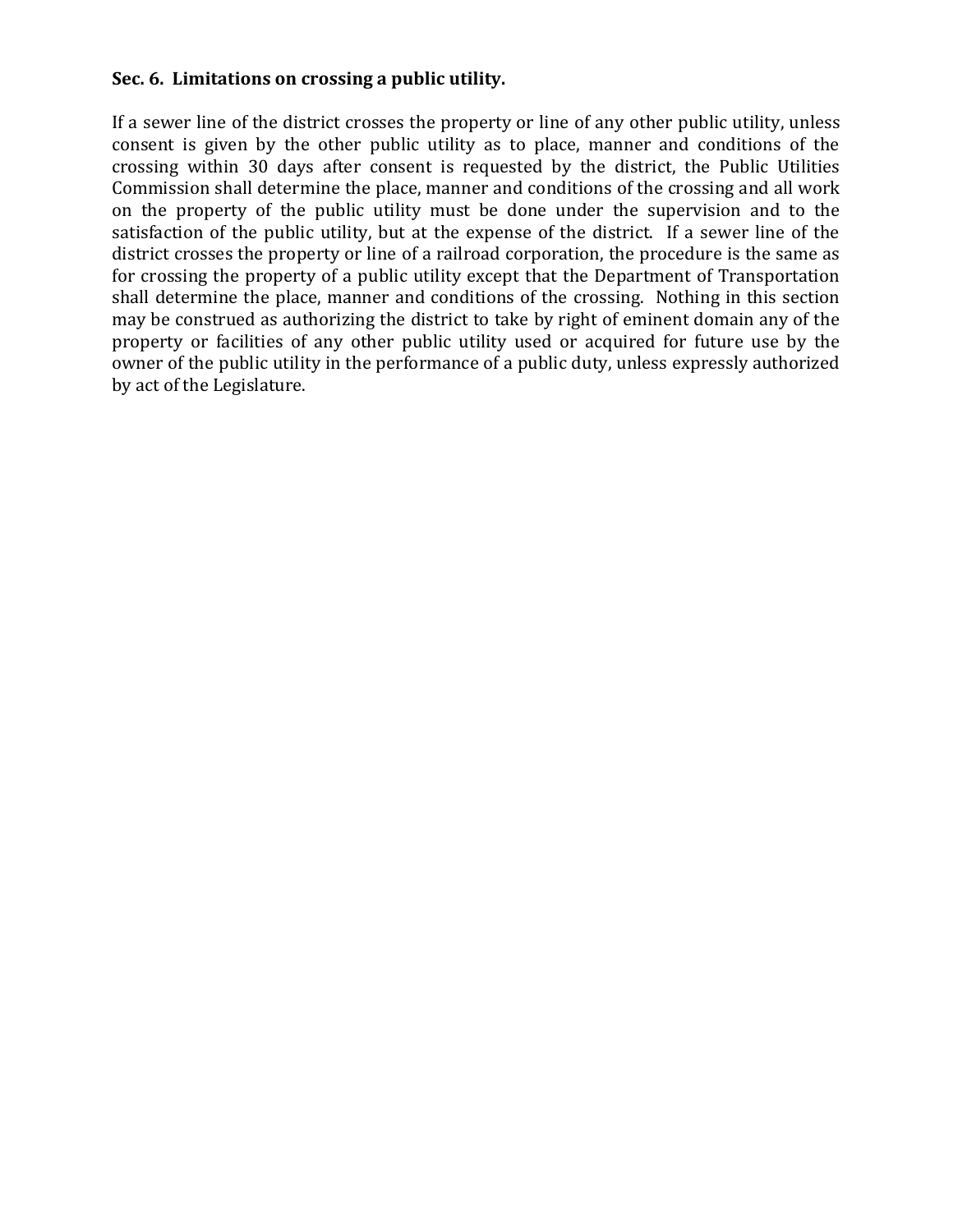# **Sec. 7. Rights of abutters or others to enter.**

Any person may enter his private sewer into any sewer of the district while the same is under construction and before completion of said sewer at the point of entry, and before an entrance charge is established, on obtaining a permit in writing from the trustees; but after the sewer is completed to the point of entry and an entrance charge established on that location, no person shall enter his private sewer into such sewer until he has paid the entrance charge and obtained a permit in writing from the trustees as aforesaid. All such permits shall be recorded by the clerk of the district in its records before the same are issued.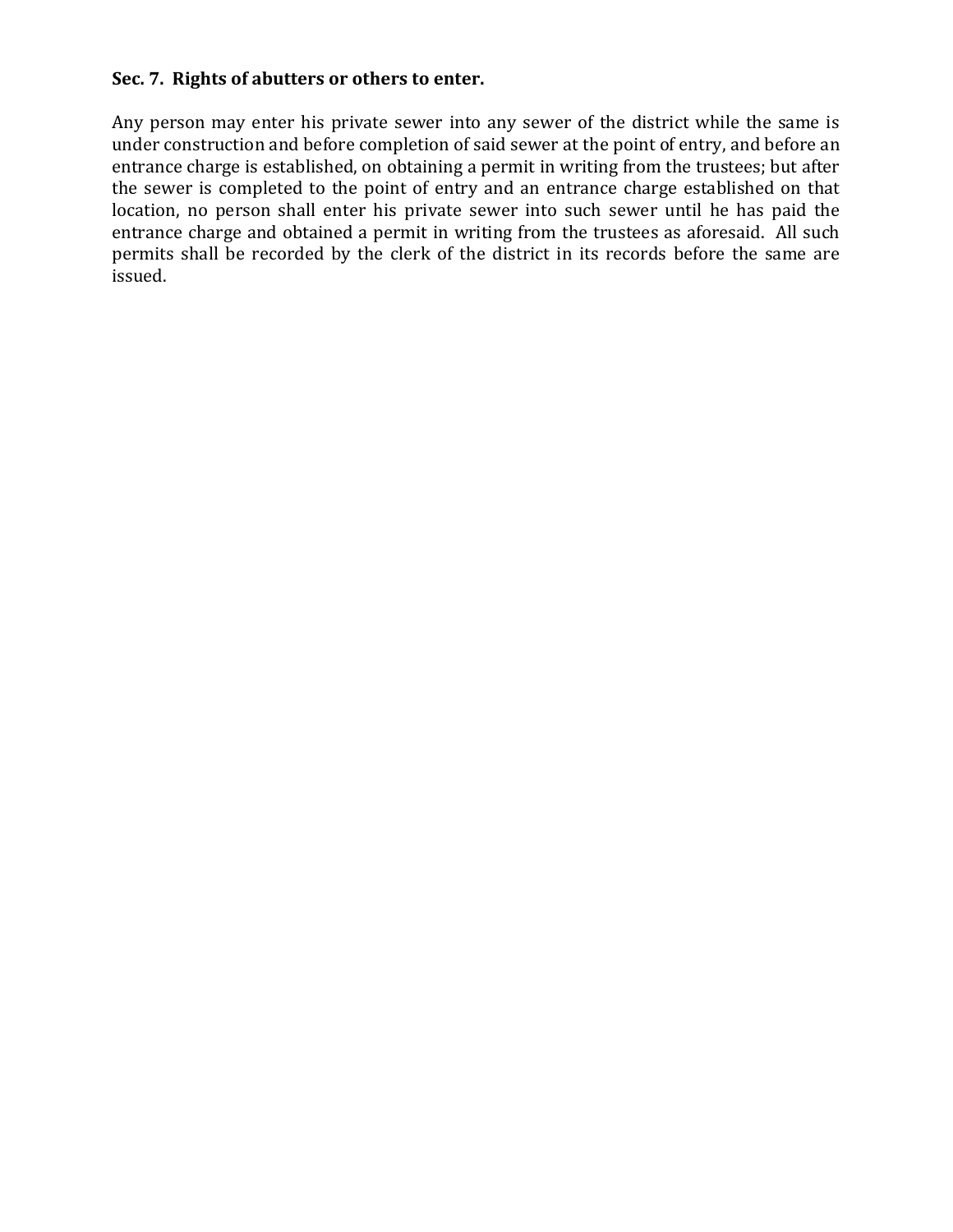## **Sec. 8. Contracts.**

The district is authorized to contract with persons, corporations, districts and other municipalities, both inside and outside the boundaries of the district, with the State and the United States Government or any agency of either and with private contractors, to provide for disposal of sewage and commercial and industrial waste and storm and surface water through the district's system and through the system of a person, corporation, district or other municipality; and every other district and municipality of the State is authorized to contract with the district for the collection, distribution, treatment and disposal or sewage and commercial and industrial waste and storm and surface water.

#### **Sec. 8-A. Lease of property**

The district's lease of its property is governed by the Maine Revised Statutes, Title 38, section 1252, subsection 10.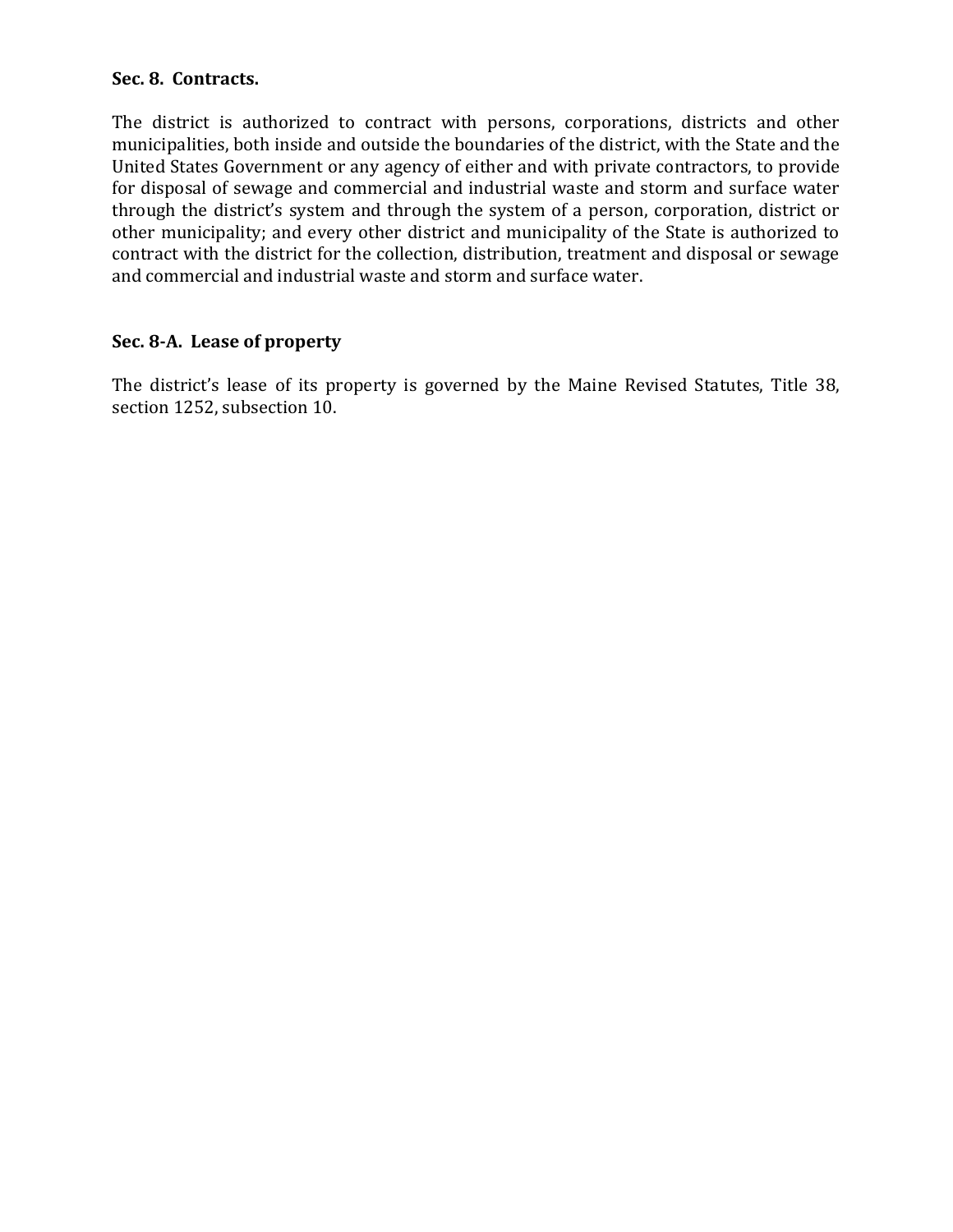#### **Sec. 9. Conditions for carrying out work.**

If the district enters, digs up or excavates any public way or other land for the purpose of laying or maintaining its sewers, drains or pipes, constructing or maintaining manholes or catch basins or their appurtenances or for any other purpose, the work must be done expeditiously, and on completion of the work the district shall restore the way or land to the condition it was in prior to such work or to a condition equally good. If the character of the work is such as to endanger travel on any public way, the municipal officers of the municipality in which the work is being done may order a temporary closing of the way and of any intersecting way upon request of the district, and the way remains closed to public travel until the municipal officers determine it restored to a condition safe for traffic.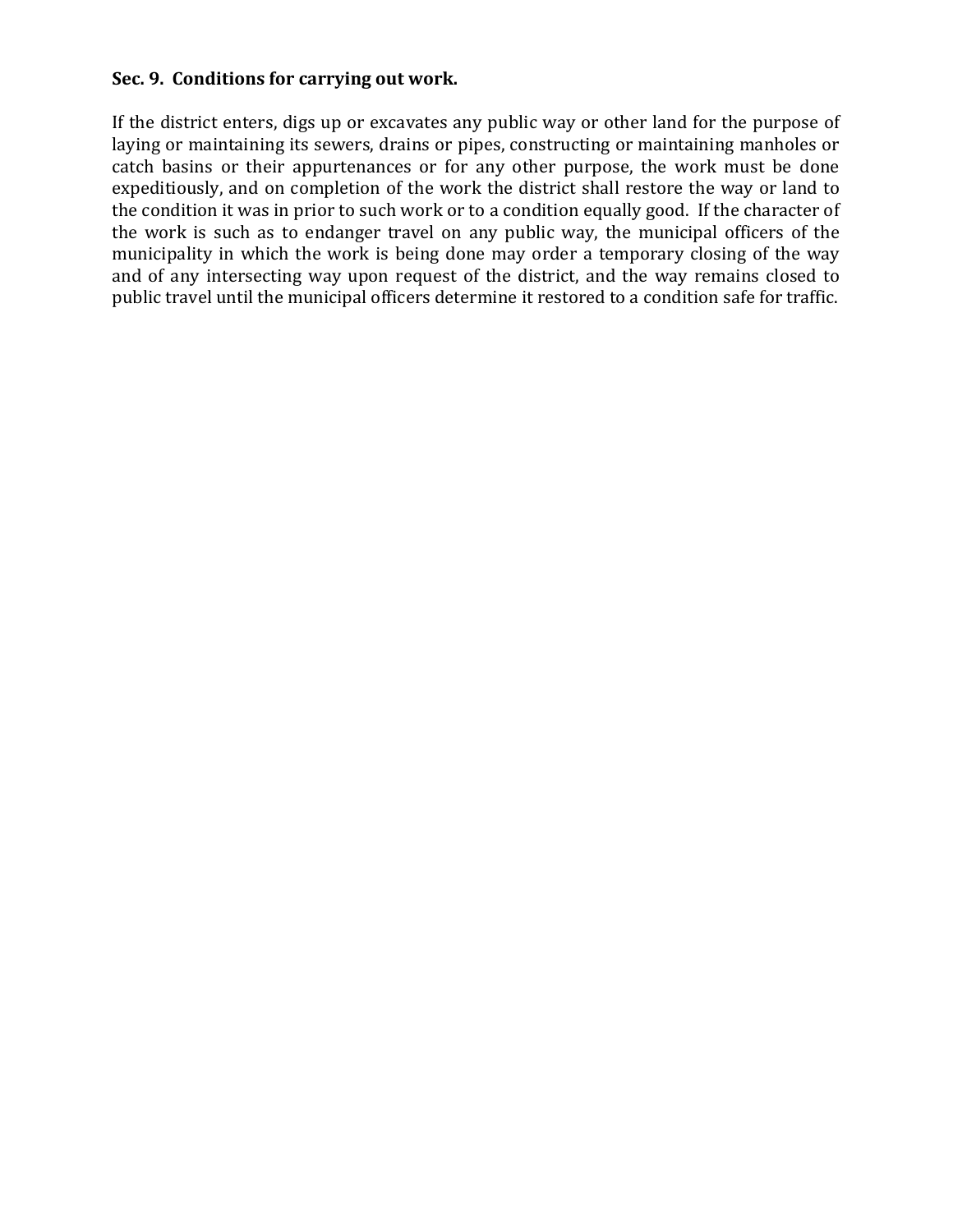## **Sec. 10. Surface water facilities; joint facilities; separation of same.**

Any other provision of this act to the contrary notwithstanding, the district is under no duty or obligation to construct, maintain, improve, extend or provide drains, pipes, catch basins or any other facilities for storm or surface water drainage, and all drains, pipes, catch basins or other facilities owned by the Town of Ogunquit and used exclusively for storm or surface water drainage remain the property of the Town of Ogunquit, and no drain, pipe, catch basin or other facility may be transferred to the district to be maintained and operated by the district without the joint approval of the overseers of the Town of Ogunquit and the trustees of the district. Any sewer or drain owned by the Town of Ogunquit at the time of acceptance of this act and used for both sanitary sewage disposal and storm and surface water drainage passes to and is vested in the district, and the district is entitled to charge the Town of Ogunquit for the use of the same for storm or surface water drainage at such rates as the trustees may determine. No additional catch basins or other facilities draining into any such combined sewer or drain may be constructed without the approval of the trustees. If and when the district constructs and provides a sewer or drain that permits separation of sanitary sewage previously disposed of through any such combined sewer or drain, the district, by vote of the trustees, shall transfer and convey back to the Town of Ogunquit the facilities for storm and surface water drainage.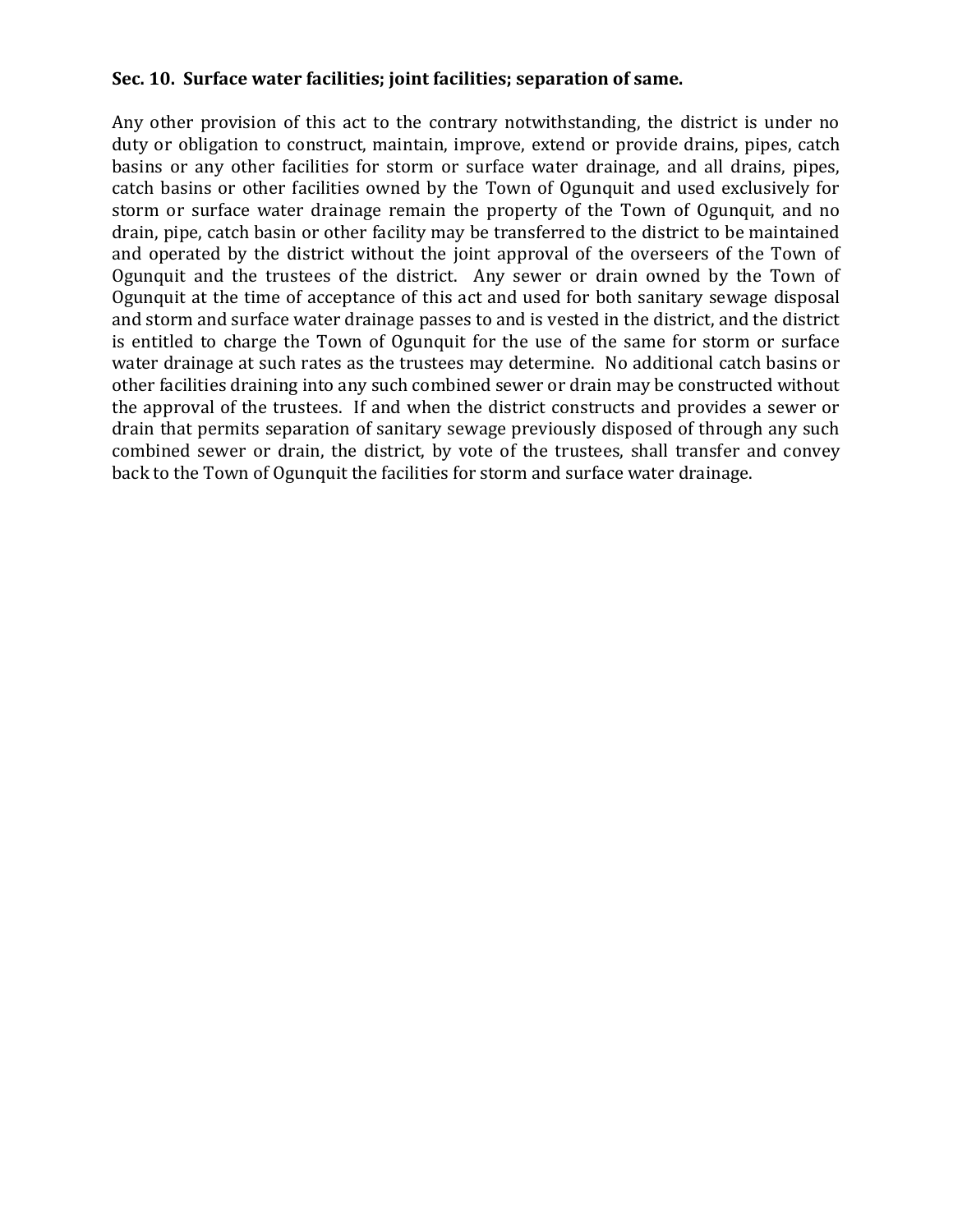# **Sec. 11. Free access to premises.**

The officers or agents of the district shall have free access to all premises served by its sewers, at all reasonable hours, for inspection of plumbing and sewage fixtures, to ascertain the quality and quantity of sewage discharged and the manner of discharge, and to enforce the provisions of this act and the rules and regulations prescribed by the trustees hereunder.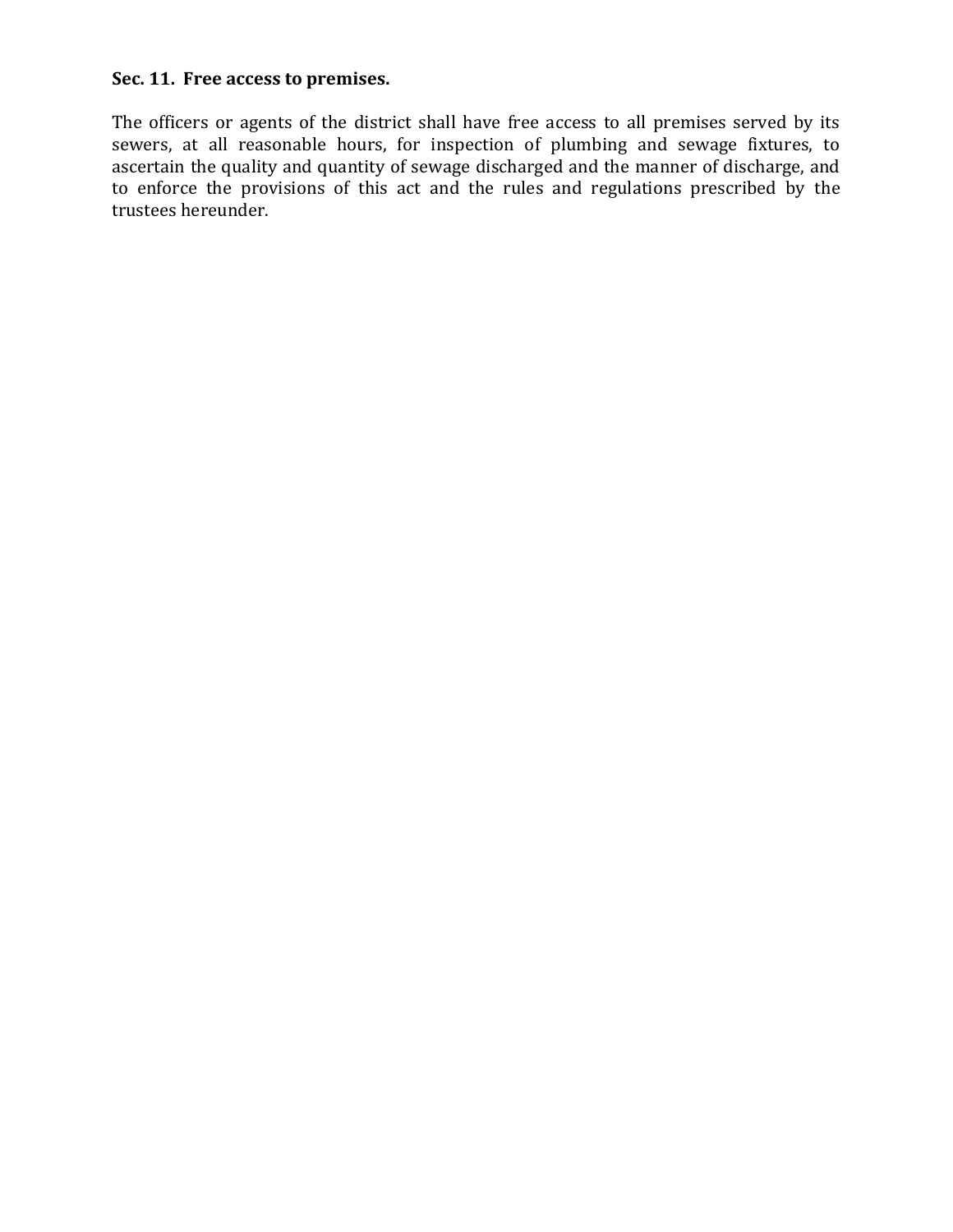#### **Sec. 12. Connection of private sewers.**

Notwithstanding the Maine Revised Statutes, Title 38, section 1252, subsection 3, every building within the district intended for human habitation or occupancy or with facilities for discharge or disposal of sewage or commercial or industrial waste that is accessible to a sewer or drain of the district must have a sanitary sewer or drainage system that must be connected with the sewer or drain of the district by the owner or person against whom taxes on the premises are assessed in the most direct manner possible within 90 days after receiving a request for connection from the district or within such further time as the trustees of the district may grant and, if feasible, with a separate connection for each building. Existing buildings that are already served by a private sewer system are not required to connect with any sewer or drain of the district as long as the private sewer or drainage system functions in a satisfactory and sanitary manner and does not violate any applicable law or ordinance or any applicable requirements of the state plumbing code, as determined by the municipal plumbing inspector or the plumbing inspector's alternate or, in the event that both are trustees or employees of the district, the Department of Health and Human Service, Division of Health Engineering. A building is considered to be accessible to a sewer or drain of the district for the purposes of this section if that building or any private sewer or drain directly or indirectly connected to the building, or carrying sewage or commercial or industrial waste from the building, is at any point or may at some point come within 150 feet of a sewer or drain of the district, except that nothing in this section requires the owner of any building to acquire any real property or easement for the sole purpose of making that connection.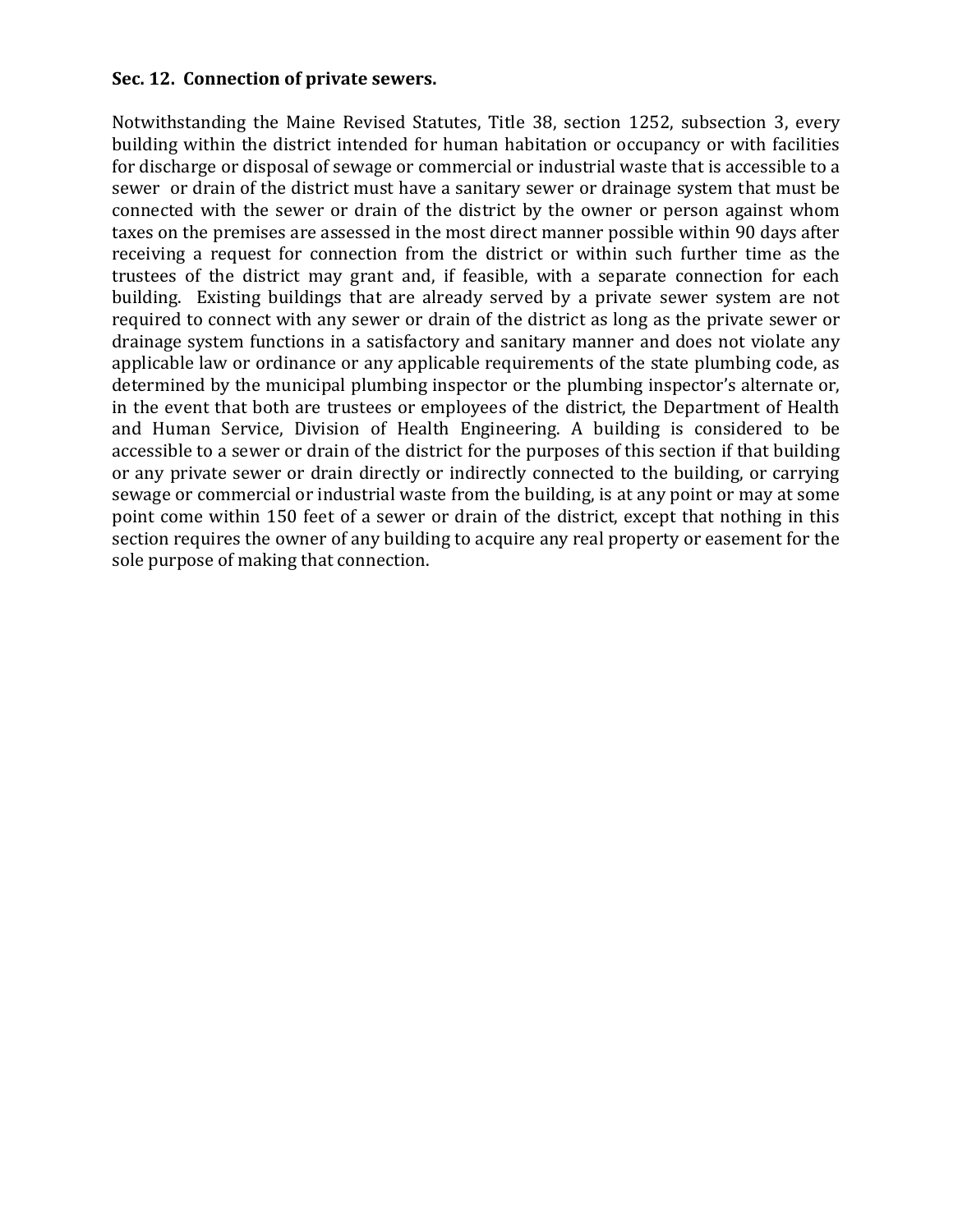# **Sec. 13. Sanitary provisions, standards and penalty for violation.**

The district is authorized to adopt standards, establish and amend reasonable rules, regulations and bylaws for the proper management of the affairs of the district and perform other acts within the powers delegated by law to the trustees. Any person who places, discharges or leaves an offensive or injurious matter or material on or in the conduits, catch basins or receptacles of the district contrary to its rules or regulations, or willfully injures any conduit, pipe, reservoir, flush tank, catch basis, manhole, outlet, engine, pump or other property held, owned or used by the district for the purposes of this act is liable to pay twice the amount of the damages to the district, to be recovered in a civil action; and such person, on conviction of any of the acts or willful injury described in this section, and any person who violates section 11 or 12, may be punished by a fine of up to \$1,000 per day.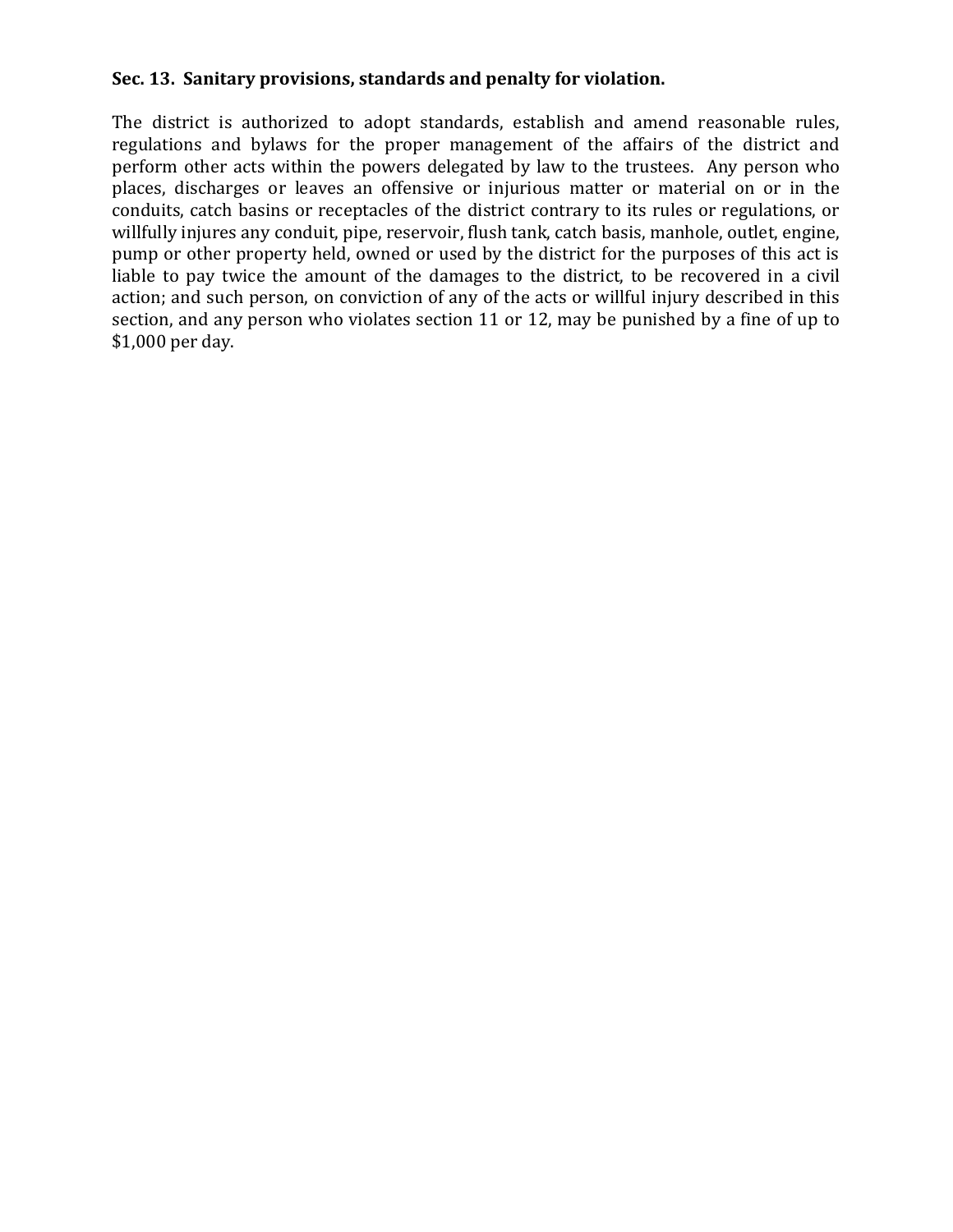## **Sec. 14. Trustees and officer; tenure of office; annual meetings; election to office; organization; vacancies; compensation.**

All of the affairs of the district are managed by a board of 3 trustees, residents of the district, who are chosen as provided in this section.

The district is managed by a board of trustees, the members of which are elected at an annual election to be held at the same time as and in conjunction with the Town of Ogunquit's annual election. In the event that the Town of Ogunquit does not hold an annual election, the district shall arrange for an annual election to fill the trustee position that ends in that year and to fill any vacancies in the office of trustee. The trustees serve staggered 3 year terms so that, except in the event of vacancies, only one trustee position is the subject of an annual election. The 3-year term of office for each trustee commences on the date of the district's annual meeting following the trustee election and ends 3 years later on the day immediately preceding the date of the district's annual meeting.

Vacancies in the office of trustees must be filled by appointment by the remaining trustees until the next annual election. If at an annual election there exists a vacancy in an unexpired term, a trustee must be elected to fill the vacancy for the unexpired term and the voters of the district shall cast their ballots as prescribed in this section, voting for as many candidates as there are offices to be filled.

The annual meeting of the district must be held at an hour, date and place designated by resolution of the board of trustees. At the annual meeting of the district, the trustees shall elect a chair, a treasurer and a clerk to serve for the ensuing year and until their successors are elected and qualified.

At each annual meeting of the district, the board of trustees shall present a proposed budget for the next fiscal year of the district to solicit the approval, disapproval or suggested changes of the voters of the district to the proposed budget. The board of trustees shall adopt a budget for the next fiscal year of the district following public consideration of the budget.

Trustees must be residents of the district. When a trustee ceases to be a resident of the district, that trustee vacates the office as trustee. All trustees, if residents of the district are eligible for reelection or reappointment.

The nomination of all candidates for trustee to be elected as provided by this act must be by nomination papers signed in the aggregate for each candidate by no fewer than 25 qualified voter's resident in the district. Each voter signing a nomination paper shall make that voter's signature in person, and each voter may subscribe to as many nominations as there are trustees to be elected in the district and no more. The nomination papers, before being filed, must be submitted to the clerk of the Ogunquit Sewer District, who shall certify on the nomination papers that the number of the signatures that are names of qualified voters resident in the district. One of the signers to each separate paper shall swear to the truth on the paper, and the certificate of that oath must be annexed to or made upon the nomination papers. The nomination papers must be filed with the clerk of the Ogunquit Sewer District not less than 14 days, exclusive of Sundays previous to the day of the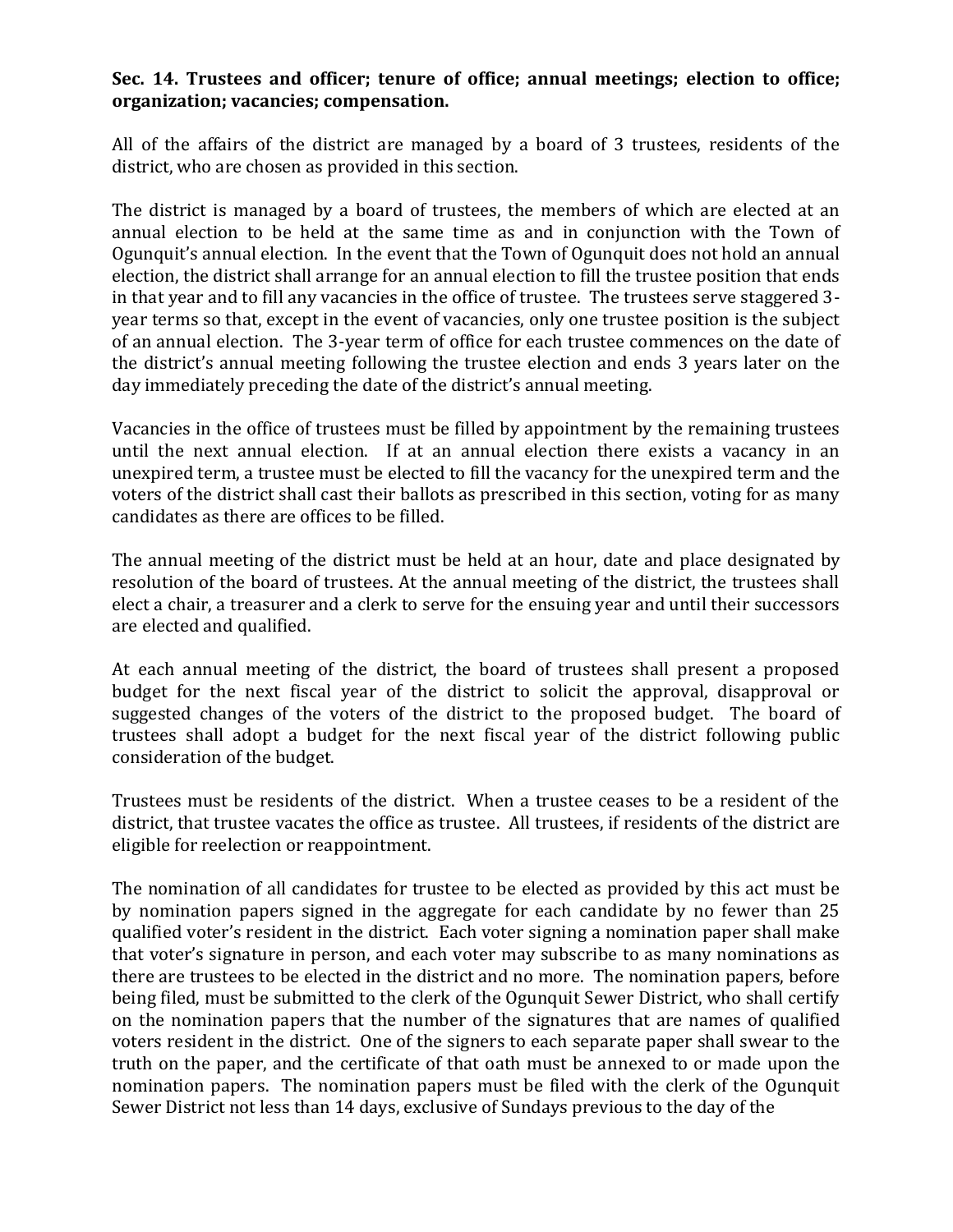election. With the nomination papers must also be filed the consent in writing of the person or persons nominated. All nomination papers, being filed and being in apparent conformity with the provisions of this section are determined to be valid. If not in apparent conformity, they may be seasonably amended under oath. If a candidate who has been duly nominated under the provisions of this section dies before the day of election, or withdraws in writing, or removes that candidate's place of residence from the district, the vacancy may be supplied in the manner provided in this section for the nominations, except that the time limit for filing the nomination papers does not apply. The name so supplied for the vacancy must, if the ballots have not been printed, be placed on the ballots instead of the original nomination; or if the ballots have been printed, new ballots containing the new nomination must, if practical, be furnished, or slips containing the new nomination must be printed under the direction of the district clerk and must be pasted upon the ballots and over the name of the candidate whose nomination has been vacated pursuant to this section, and becomes part of the ballots as if originally printed on the ballots. The ballot in the district must contain the names of all candidates so nominated in the district alphabetically arranged, printed in one column under the heading "For Trustee of Ogunquit Sewer District." Above the heading must be printed "Vote for …(the number to be elected to be inserted). Make a cross or a check mark to the right of the name(s) voted for." As many blank spaces must be left after the names of the candidates as there are trustees to be elected in which the voter may, by writing, insert the name of any person or persons for whom the voter desires to vote. In preparing the voter's ballot the voter shall mark a (X) or a check mark  $(\nabla)$  against and to the right of the names on the ballot as the voter desires to vote for, not to exceed the number of trustees so to be elected in the district. The result of the election must be declared by the trustees of the district and due certificate of the result filed with the clerk of the Town of Ogunquit.

As soon as convenient after the regularly scheduled annual election, and after the appointment of a new trustees to fill a vacancy on the board of trustees, the board of trustees shall organize by election from their own members a chair, treasurer and clerk. The trustees may adopt and establish bylaws, consistent with the laws of the State of Maine and the United States, as may be necessary for their own convenience and the proper management of the affairs of the district, and perform any other acts within the powers delegated to them by law.

The trustees from time to time may choose and employ, and fix the compensation of, any other necessary officers and agents who serve at their pleasure. The treasurer shall furnish bond or appropriate insurance coverage in such sum and with such sureties as the trustees approve, the cost of the bond or insurance coverage to be paid by the district.

Members of the board of trustees are eligible to serve in any office under the board. Notwithstanding the Maine Revised Statutes, Title 38, section 1252, subsection 5, the trustees receive a salary not to exceed \$950 per year and the treasurer may be allowed further compensation as the trustees determine.

The trustees are sworn to the faithful performance of their duties, which include the duties of any member who serves as clerk or clerk pro-tem. They shall make and publish an annual report, including a report of the treasurer, and such report may be included in, and published as part of, the Town of Ogunquit's report.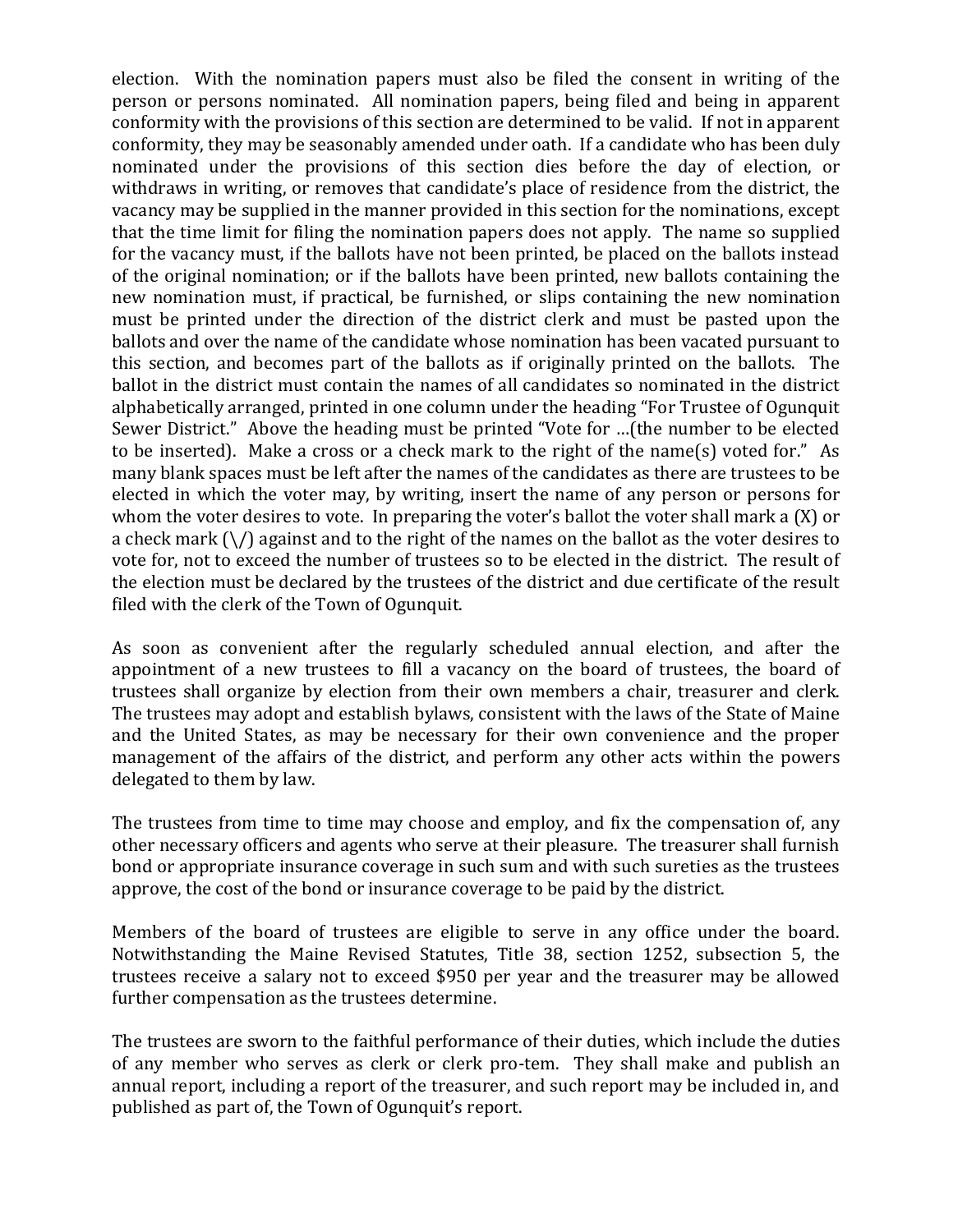# **Sec. 14-A. Recall.**

Trustees of the district may be recalled in accordance with the following provisions.

- 1. Petition. The qualified electors of the district may petition for the recall of any trustee after the first year of the term for which the trustee is elected by filing a petition with the municipal clerk of the Town of Ogunquit, demanding the recall of the trustee. A trustee may be subject to recall for misfeasance, malfeasance or nonfeasance in office. The petition must be signed by a number of electors of the district equal to at least 25% of the vote cast for the office of Governor at the last gubernatorial election within the Town of Ogunquit. The recall petition must state the reason for which removal is sought.
- 2. Calling a special election. Within 3 days after the petition is offered for filing, the municipal clerk of the Town of Ogunquit shall determine by careful examination whether the petition is sufficient and so state in a certificate attached to the petition. If the petition is found to be insufficient, the certificate must state the particulars creating the insufficiency. The petition may be amended to correct any insufficiency within 5 days following the affixing of the original certificate. With 2 days after the offering of the amended petition for filing, the petition must again be carefully examined to determine sufficiency and a certificate stating the findings must be attached. Immediately upon finding an original or amended petition sufficient, the municipal clerk of the town of Ogunquit shall file the petition and call a special election within the district to be held in accordance with applicable provisions of section 14 not less than 40 days nor more than 45 days from the filing date. The municipal clerk of the Town of Ogunquit shall notify the trustee against whom the recall petition is filed of the special election.
- 3. Candidates. The trustee against whom the recall petition is filed is a candidate at the special election without nomination unless the trustee resigns within 10 days after the original filing of the petition. A primary may not be held. Candidates for the office may be nominated in accordance with applicable procedures established under section 14 by filing nomination papers with the clerk of the Town of Ogunquit, not later than 5 p.m., 14 days preceding the election and have their names placed on the ballot at the special election.
- 4. Election. The trustee against whom a recall petition has been filed shall continue to perform the duties of the office until the result of the special election is officially declared. The ballot for the special election must contain the names of all qualified candidates and include the following heading:

"Recall Election for Trustee of the Ogunquit Sewer District. Vote for one by placing a cross or check mark beside the name of the person for whom you are voting"

The person receiving the highest number of votes at the special election is elected for the remainder of the term. If the incumbent receives the highest number of votes, the incumbent continues in office. If another person receives the highest number of votes, that person succeeds the incumbent, if qualified, within 10 days after receiving notification.

5. Further recalls prohibited. After one recall petition and special election, a further recall petition may not be filed against the same trustee during the term for which that trustee was elected.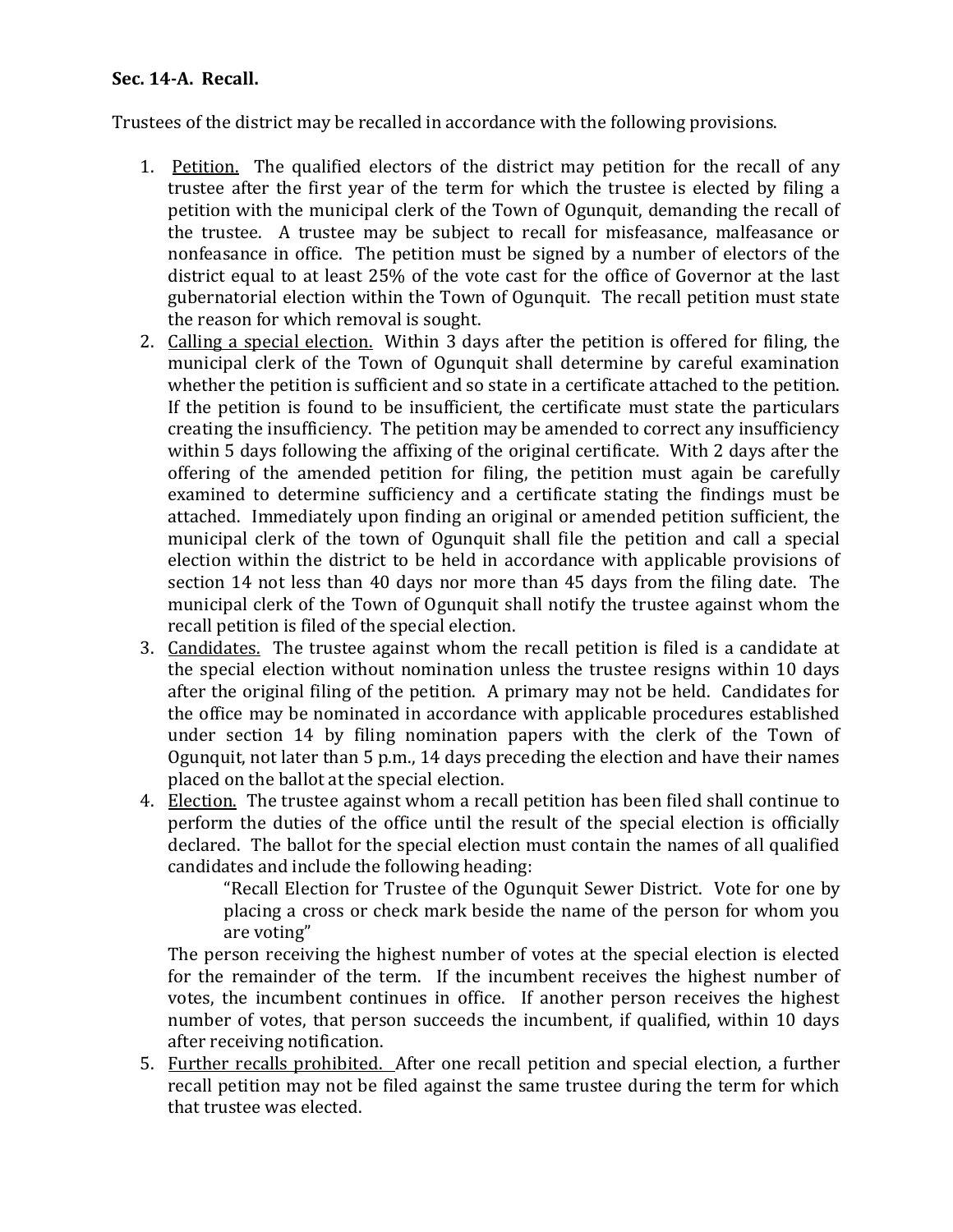# **Sec. 15. Special meeting; qualifications of voters of district.**

Special meetings of the district may be called by the board of trustees at any time and notice of those special meetings stating the place and time of the special meeting and the business to be transacted must be signed by the chair or clerk of the board of trustees and must be conspicuously posted in at least 2 public places within the district, not less than 7 days inclusive of Sunday, before the meeting. Any such meeting may be adjourned from time to time by vote of the qualified voters present at the meeting, though less than a quorum, and without notice of the time and place of the adjourned session, other than announcement at the meeting. Eleven persons qualified to vote in the meetings constitute a quorum. All special meetings of the district are presided over by a moderator chosen in the same manner and having the same authority as moderators of town meetings. All persons resident in the district and qualified to vote for the Governor under the laws of this State are entitled to vote in any special meeting of the district. The registrar of voters of the Town of Ogunquit shall furnish a current list of qualified voters to the trustees by which the trustees shall determine the qualified voters for the purposes of the special meeting.

On the written petition of at least 50 qualified voters of the Ogunquit Sewer District, the trustees shall call a special meeting. If the trustees fail to call a special meeting, it may be called by the municipal officers. The written petition must state the purposes, time and place of the special meeting and, in distinct articles, the business to be acted upon at the meeting. Other business may not be acted upon at the special meeting. The special meeting must be noticed as provided in this section. At any special meeting, the qualified voters of the district are entitled to vote. The results of the vote are nonbinding on the trustees but the trustees shall consider the results of the vote to be the will of voters of the district.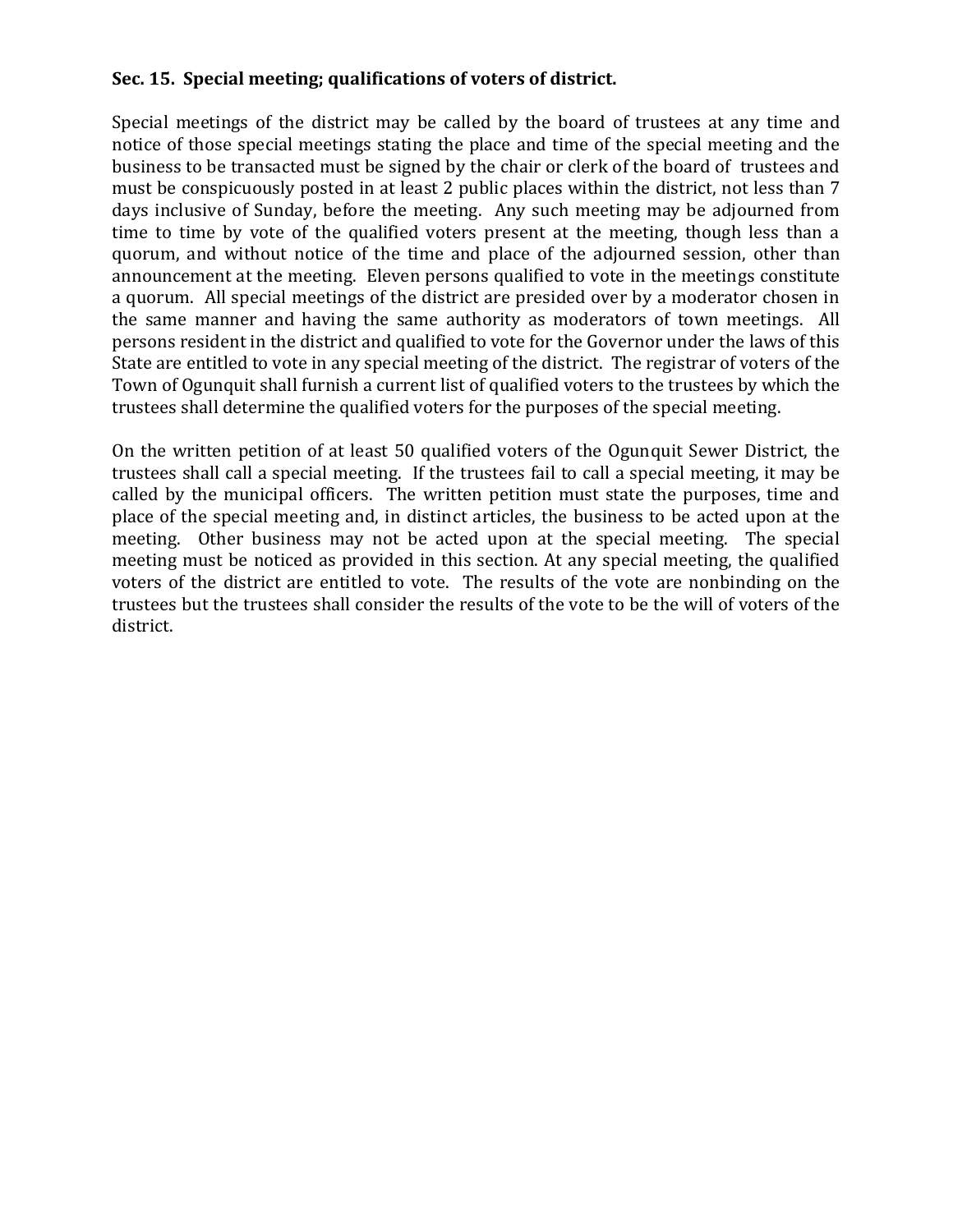# **Sec. 16. Property tax exempt**

The property, both real and personal, rights and franchises of the district shall be forever exempt from taxation.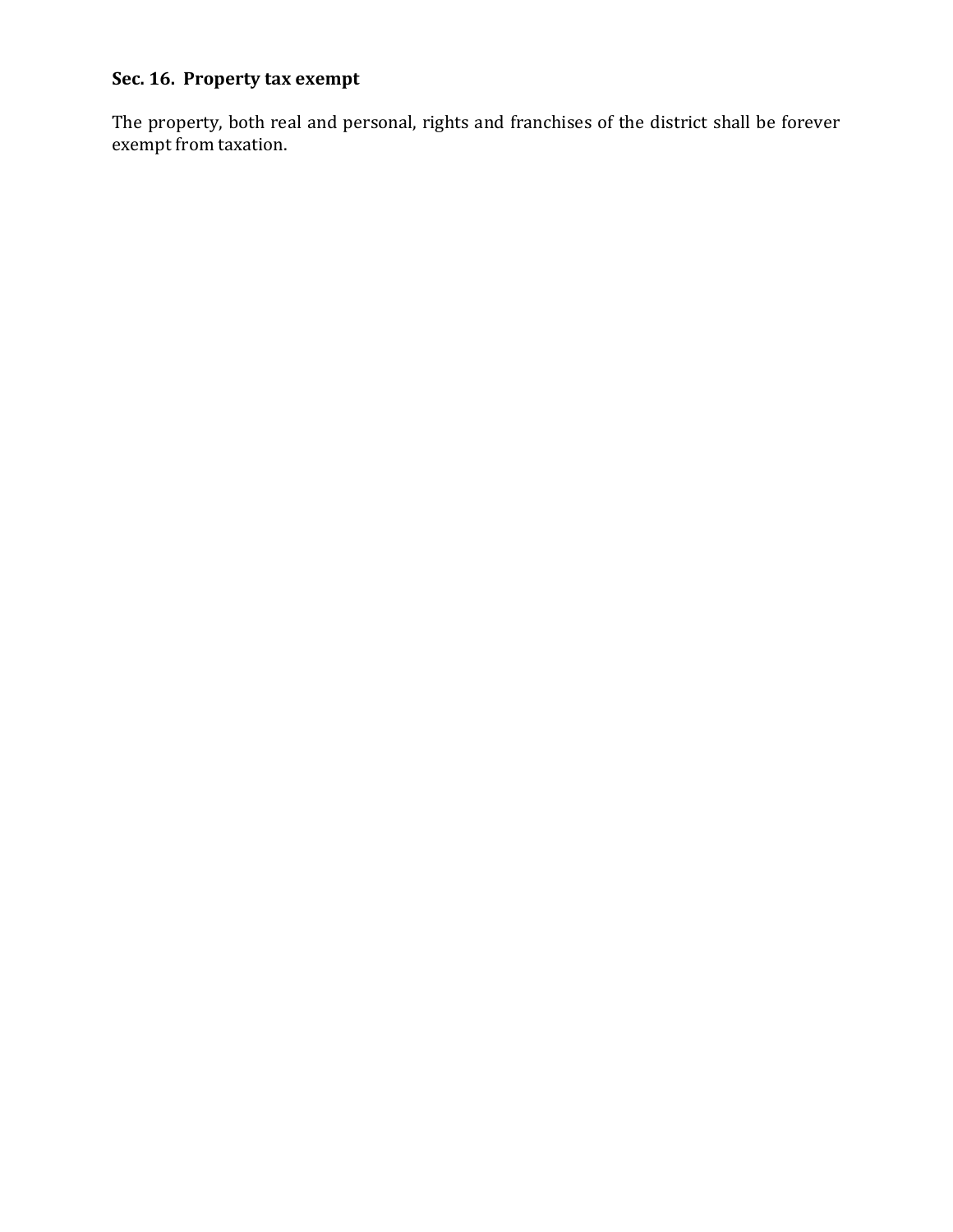# **Sec. 17. Authorized to borrow money and to issue bonds and notes.**

To procure funds for the purposes of this Act and for such other expenses as may be necessary for the carrying out of the purposes, the district without a district vote but by action of its board of trustees is authorized to raise funds from sources other than operational activities by borrowing money in accordance with this section. The district may issue its notes and bonds in one series or in separate series from time to time, as long as the aggregate outstanding principal balance at any one time does not exceed \$7,000,000, unless a higher debt obligation limit is approved pursuant to the Maine Revised Statutes, Title 38, section 1256.

All bonds, notes or other evidences of indebtedness must have inscribed upon their face the words "Ogunquit Sewer District" and must be signed by the treasurer and countersigned by the chair of the board of trustees of the district and, if coupon bonds are issued, the interest coupons attached must bear the facsimile of the signature of the treasurer. Bonds must be issued in accordance with the following provisions.

**1. Authorization of bonds.** The district may provide by resolution of its board of trustees, without district vote, for the borrowing of money and the issuance from time to time of bonds for any of its corporate purposes, including, but not limited to:

A. Paying and refunding its indebtedness;

B. Paying any necessary expenses and liabilities incurred, including organizational and other necessary expenses and liabilities, whether incurred by the district or a municipality in the district, the district being authorized to reimburse a municipality in the district for any such expenses incurred or paid by the municipality;

C. Paying costs directly or indirectly associated with acquiring properties, paying damages, laying sewers, drains and conduits, constructing, maintaining and operating sewage and treatment plants or systems and making renewals, additions, extensions and improvements to the same, and to cover interest payments during the period of construction and for such period thereafter as the trustees may determine;

D. Providing such reserves for debt service, repairs and replacements or other capital or current expenses as may be required by a trust agreement or resolution securing bonds; or

E. Any combination of these purposes.

Bonds may be issued as general obligations of the district or as special obligations payable solely from particular funds. The principal of and premium, if any, and interest on all bonds are payable solely from the funds provided for that purpose from revenues. For purposes of the Act, "revenues" means and includes the proceeds of bonds, all revenues, rates, fees, entrance charges, assessments, rents and other receipts derived by the district from the operation of its sewer system and other properties, including, but not limited to, investment earnings and the proceeds of insurance, condemnation, sale or other disposition of properties. All bonds issued by the district are legal obligations of the district and the district is declared to be a quasi-municipal corporation within the meaning of the Maine Revised Statutes, Title 30-A, section 5701. Bonds may be issued without obtaining the consent of a commission, board, bureau or agency of the State or of a municipality encompassed by the district and without any proceedings or conditions other than those specifically required by this Act. Bonds issued do not constitute a debt or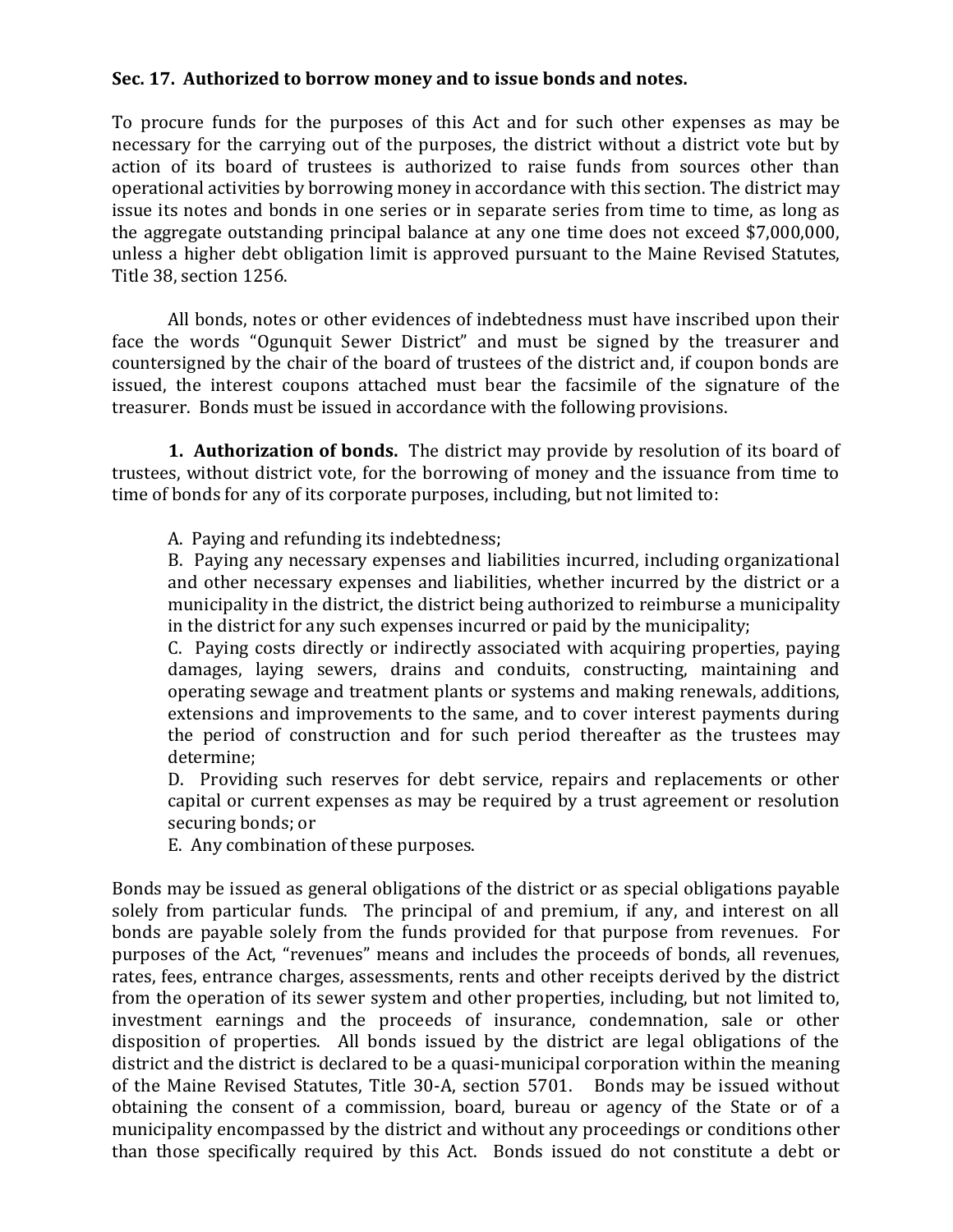liability of the State or of a municipality encompassed by the district or a pledge of the faith and credit of the State or a municipality. The bonds are payable solely from the funds provided for that purpose, and a statement to that effect must be recited on the face of the bonds.

**2. Notes.** The district may also provide by resolution of its board of trustees, without district vote, for the issuance from time to time of notes in anticipation of bonds authorized and of notes in anticipation of the revenues to be collected or received in any year of in anticipation of the receipt of federal or state grants or other aid. The issue of these notes is governed by the applicable provisions of the Act relating to the issue of bonds, except that notes in anticipation of revenue must mature no later than one year from their respective dates, and notes issued in anticipation of federal or state grants or other aid and renewals of such notes must mature no later than the expected date of receipt of those grants or aid. Notes in anticipation of revenue issued to mature less than one year from their dates may be renewed from time to time by the issue of other notes, as long as the period from the date of an original note to the maturity of a note issued to renew or pay the same or the interest on the note does not exceed one year.

The district may enter into agreements with the State or the United States, or an agency of either, or a municipality, corporation, commission or board authorized to grant or loan money to or otherwise assist in the financing of projects of the type that the district is authorized to carry out and to accept grants and borrow money from any such government, agency, municipality, corporation, commission or board as may be necessary or desirable to accomplish the purposes of the district.

**3. Maturity; interest; form; temporary bonds.** The bonds issued under this Act must be dated, must mature at such time or times not exceeding 40 years from their date or dates and must bear interest at such rate or rates as may be determined by the board of trustees, and may be made redeemable before maturity, at the option of the district, at such price or prices and under such terms and conditions as may be fixed by the board of trustees prior to the issuance of the bonds. The board of trustees shall determine the form of the bonds, including any interest coupons to be attached to the bonds, and the manner of execution of the bonds, and shall fix the denomination or denominations of the bonds and the place or places of payment of principal and interest, which may be at any bank or trust company inside or outside the State. Bonds must be executed in the name of the district by the manual or facsimile signature of such officer or officers as may be authorized in the resolution to execute the bonds, but at least one signature on each bond must be a manual signature. Coupons, if any, attached to the bonds must be executed with the facsimile signature of the officer or officers of the district designated in the resolution. If an officer whose signature or a facsimile of whose signature appears on any bonds or coupons ceases to be an officer before the delivery of the bonds, the signature or its facsimile is valid and sufficient for all purposes as if the officer had remained in office until the delivery. Notwithstanding any of the other provisions of this Act or any recitals in any bonds issued under this Act, all such bonds are deemed to be negotiable instruments under the laws of this State. The bonds may be issued in coupon or registered form, or both, as the board of trustees may determine, and provision may be made for the registration of any coupon bonds as to principal alone and as to both principal and interest and for the reconversion into coupon bonds of any bonds registered as to both principal and interest. The board of trustees may sell the bonds in such manner, either at public or private sale, and for such price as the board may determine to be for the best interest of the district. The proceeds of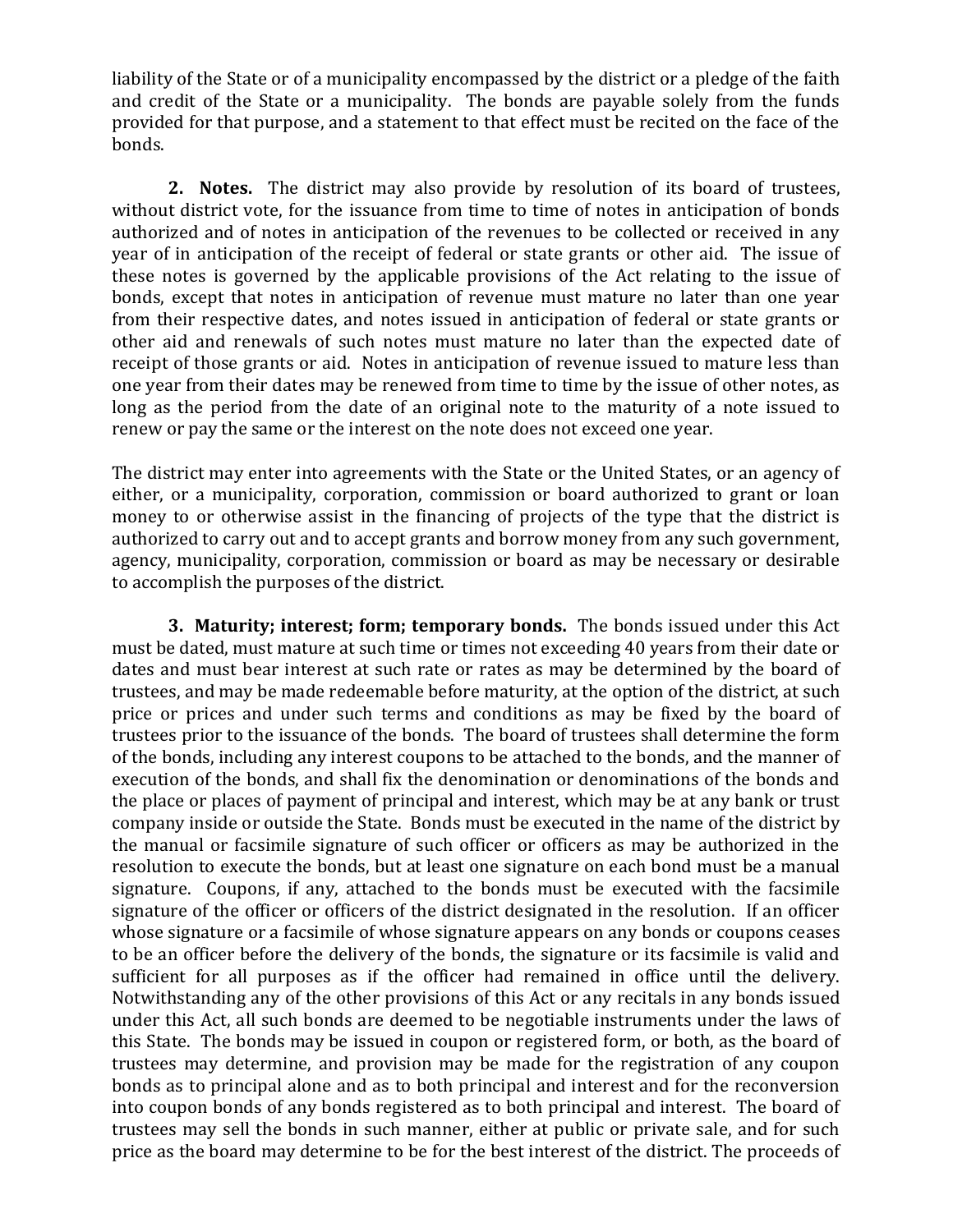the bonds of each issue must be used solely for the purpose for which those bonds have been authorized and must be disbursed in such manner and under such restrictions, if any, as the board of trustees may provide in the resolution authorizing the issuance of the bonds or in the trust agreement securing the bonds. The resolution providing for the issuance of bonds and a trust agreement securing the bonds may contain such limitations upon the issuance of additional bonds as the board of trustees may determine proper, and these additional bonds must be issued under such restrictions and limitations as may be prescribed by that resolution or trust agreement. Prior to the preparation of definitive bonds, the board of trustees may, under like restrictions, issue interim receipts or temporary bonds, with or without coupons, exchangeable for definitive bonds when those bonds are executed and are available for delivery. The board of trustees may provide for the replacement of any bond that is mutilated, destroyed or lost.

**4. Pledges and covenants; trust agreement.** In the discretion of the board of trustees of the district, an issue of bonds may be secured by a trust agreement by and between the district and a corporate trustee, which may be a trust company inside or outside the State.

The resolution authorizing the issuance of the bonds or the trust agreement may pledge or assign, in whole or in part, the revenues and other money held or to be received by the district and any accounts and contract or other rights to receive the same, whether then existing or thereafter coming into existence and whether then held or thereafter acquired by the district, and the proceeds of the bonds, but may not convey or mortgage the sewer system or any other properties of the district. The resolution may also contain provisions for protecting and enforcing the rights and remedies of the bondholders as may be reasonable and proper and not in violation of law, including, but not limited to, covenants setting forth the duties of the district and the board of trustees in relation to the acquisition, construction, reconstruction, improvement, repair, maintenance, operation and insurance of its sewer system or of its other properties; the fixing and revising of rates, fees and charges; the application of the proceeds of bonds; the custody, safeguarding and application of revenues; and defining defaults and providing for remedies in the event of a default, which may include the acceleration of maturities, the establishment of reserves and the making and amending of contracts. The resolution or trust agreement may set forth the rights and remedies of the bondholders and of the trustee, if any, and may restrict the individual right of action by bondholders as is customary in trust agreements or trust indentures securing bonds or debentures of corporations. In addition, the resolution or trust agreement may contain such other provisions as the board of trustees may determine reasonable and proper for the security of the bondholders. All expenses incurred in carrying out the resolution or trust agreement may be treated as a part of the cost of operation. The pledge by a resolution or trust agreement is valid and binding and is deemed continuously perfected for the purposes of the Uniform Commercial Code from the time when the pledge is made. All revenues, money, rights and proceeds pledged and thereafter received by the district are immediately subject to the lien of the pledge without a physical delivery or segregation or further action under the Uniform Commercial Code or otherwise, and the lien of the pledge is valid and binding against all parties having claims of any kind in tort, contract or otherwise against the district irrespective of whether those parties have a notice of the lien of the pledge.

The resolution authorizing the issuance of bonds under this Act, or a trust agreement securing those bonds, may provide that all or a sufficient amount of revenues, after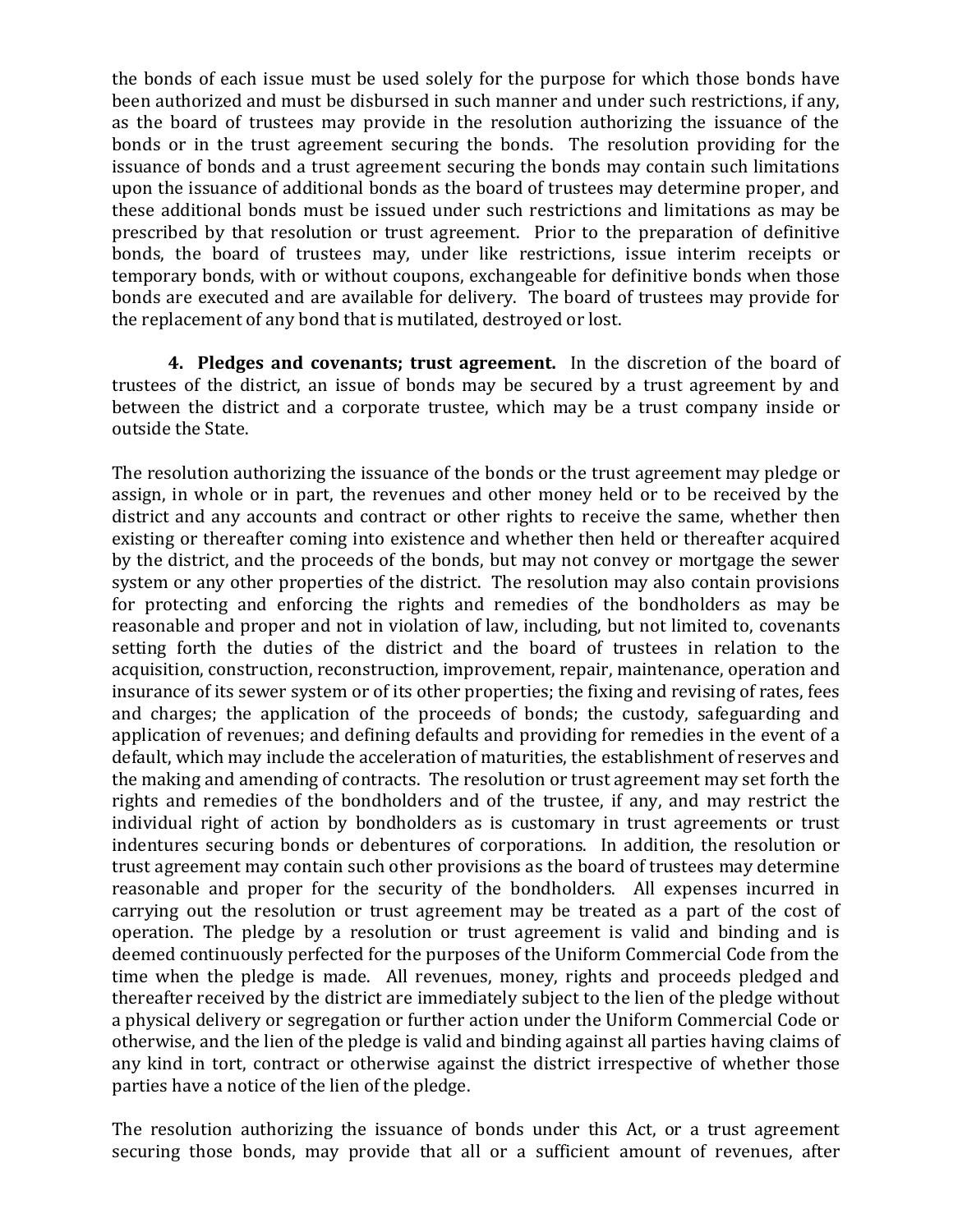providing for the payment of the cost of repair, maintenance and operation and reserves as may be provided in the resolution or trust agreement, are set aside at such regular intervals as may be provided in the resolution or trust agreement and deposited in the credit of a fund for the payment of the interest on and the principal of bonds issued under this Act as the payment becomes due, and the redemption price or purchase price of bonds retired by call or purchase. The use and disposition of money to the credit of the fund are subject to such regulations as may be provided in the resolution authorizing the issuance of the bonds or in the trust agreement securing the bonds and, except as may otherwise be provided in the resolution or trust agreement, the fund is a fund for the benefit of all bonds without distinction or priority of one over another.

**5. Trust funds.** Notwithstanding any other law, all money received pursuant to the authority of this Act is deemed to be trust funds, to be held and applied solely as provided in this Act. The resolution authorizing the issuance of bonds or the trust agreement securing the bonds must provide that any officer to whom, or bank, trust company or other fiscal agent to which, that money is paid shall act as trustee of that money and shall hold and apply the same for the purposes of this Act, subject to such regulations as may be provided in the resolution or trust agreement or as may be required by this Act.

**6. Remedies.** A holder of bonds issued under this Act or of any of the coupons appertaining to the bonds, and the trustee under a trust agreement, except to the extent the rights given may be restricted by the resolution authorizing the issuance of those bonds or trust agreement, may, either at law or in equity, by suit, action, mandamus or other proceeding, including proceedings for the appointment of a receiver to take possession and control of the properties of the district, protect and enforce all rights under the laws of the State or granted under this Act or under the resolution or trust agreement, and may enforce and compel the performance of all duties required by this Act or by the resolution or trust agreement to be performed by the district or by an officer of the district, including the fixing, charging and collecting of rates, fees and charges for the use of or for the services and facilities furnished by the district.

**7. Refunding bonds.** The district by resolution of its board of trustees, without district vote, may issue refunding bonds for the purpose of paying its bonds at maturity or upon acceleration or redemption. The refunding bonds may be issued at such time prior to the maturity or redemption of the refunded bonds as the board of trustees determines to be in the public interest. The refunding bonds may be issued in sufficient amounts to pay or provide the principal of the bonds being refunded, together with ay redemption premium on the refunding, any interest accrued or to accrue to the date of payment of the bonds, the expenses of issue of the refunding bonds, the expenses of redeeming the bonds being refunded and such reserves for debt service or other capital or current expenses form the proceeds of the refunding bonds as may be required by a trust agreement or resolution securing bonds. The issue of refunding bonds, the maturities and other details of the refunding bonds, the security for the refunding bonds, the rights of the holders of the refunding bonds, and the rights, duties and obligations of the district in respect of the same are governed by the applicable provisions of the Maine Revised Statutes, Title 38, chapter 11 relating to the issue of bonds other than refunding bonds.

**8. Tax exemption.** All bonds, notes or other evidences of indebtedness issued under this Act and their transfer and the income from bonds, notes or other evidences of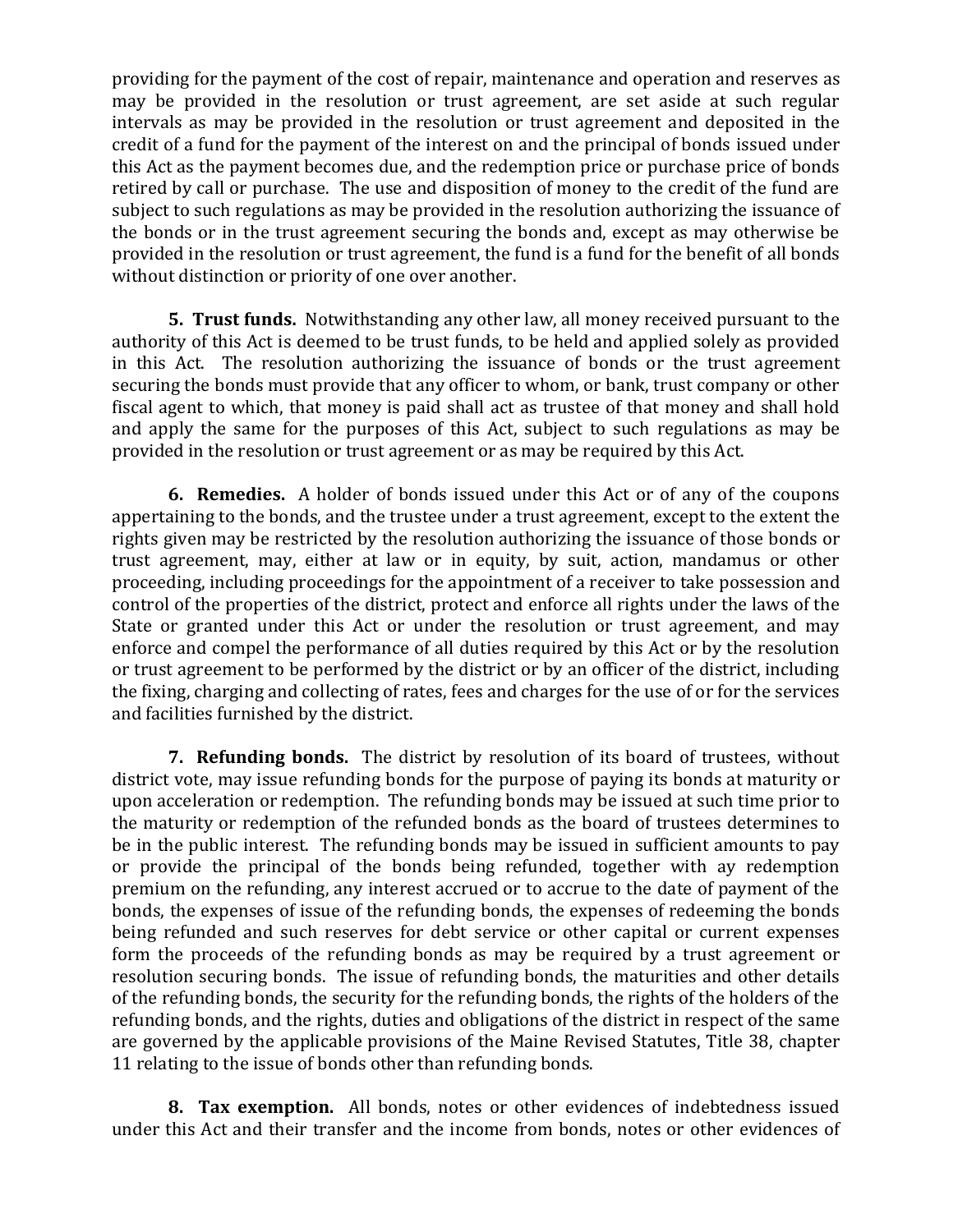indebtedness, including the profit made on the sale of bonds, notes or other evidences of indebtedness are at all times free from taxation within the State.

**9. Bonds declared legal investments.** Bonds and notes issued by the district under this Act are made securities in which all public officers and public bodies of the State and its political subdivisions, all insurance companies and associations and other persons carrying on an insurance business, trust companies, banks, bankers, banking associations, savings banks and savings associations, including savings and loan associations, credit unions, building and loan associations, investment companies, executors, administrators, trustees and other fiduciaries, pension, profit-sharing, retirement funds and other person carrying on a banking business, and all other persons who are now or may hereafter be authorized to invest in bonds or other obligations of the State, may properly and legally invest funds, including capital in their control or belonging to them. The bonds and notes are made securities that may properly and legally be deposited with and received by a state, municipal or public office, or an agency or political subdivision of the State, for any purpose for which the deposit of bonds or other obligations of the State is now or may hereafter be authorized by law.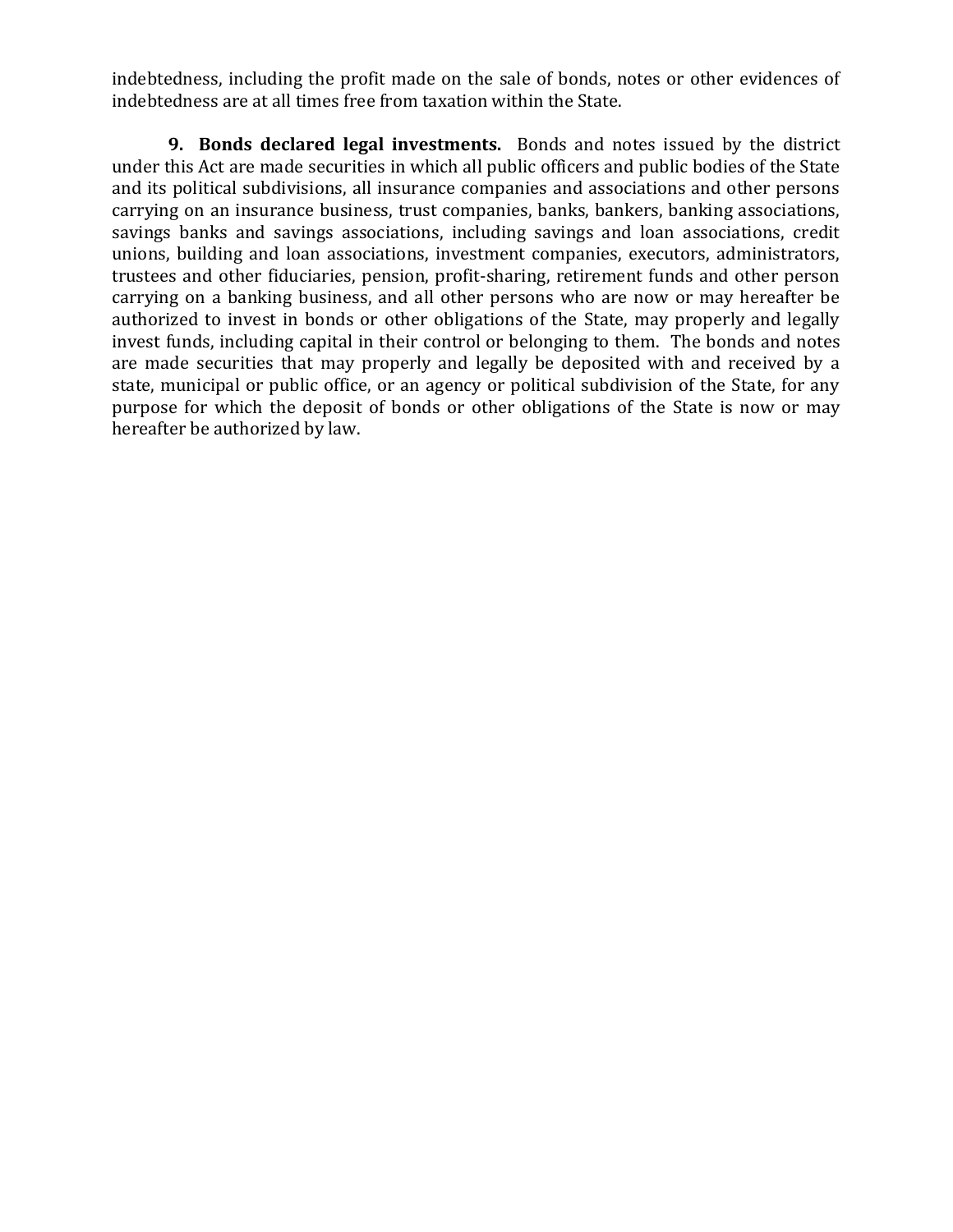**Sec. 18. Sinking fund provided for. P & SL 1963, c87, section 18 is repealed**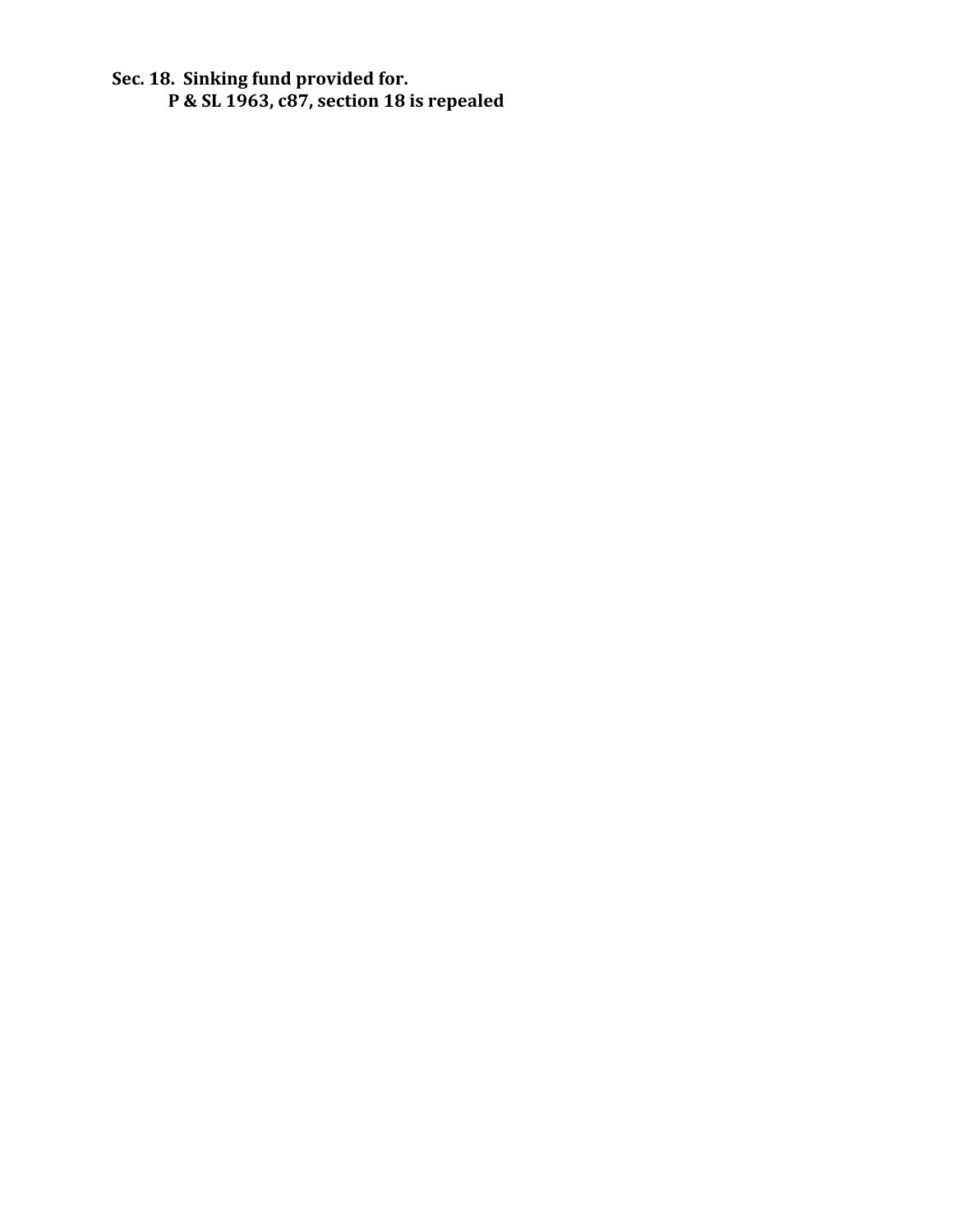**Sec. 19. Rates and tolls; application of revenues.** All individuals, firms and corporations, whether public, private or municipal, shall pay to the treasurer of the district rates, tolls, rents, entrance charges and other lawful charges established by the board of trustees in accordance with this Act for the service used or available to them. The sewer rates may be adjusted for the quality and character of the material discharged into the sewer system and may include discounts and late charges, rates for the district's connection fees, impact fees and readiness to serve charge against owners or persons in possession or against whom the taxes are assessed of all buildings or premises intended for human habitation or occupancy, whether occupied or not, that abut on a street or location through which the district has constructed a sewer line or that are within 150 feet of a sewer line constructed by the district. Even if the buildings or premises are not actually connected to the sewer line.

In this Act, the words "other lawful charges" or "other charges" include, but are not limited to, interest on delinquent accounts at a rate not to exceed the highest lawful rate set by the Treasurer of State for municipal taxes.

Rates, tolls, rents and entrance charges must be uniform within the district if the cost to the district of installation and maintenance of sewers or their appurtenances and the cost of service is substantially uniform; but nothing precludes the district from establishing a higher rate, toll, rent or entrance charge than the regular rates, tolls, rents and entrance charges in sections where, for any reason, the cost to the district of construction and maintenance or the cost of service exceeds the average, but the higher rates, tolls, rents and entrance charges must be uniform throughout the sections where they apply.

Prior to the adoption of a new rate schedule, the board of trustees shall hold a public hearing regarding the proposed rate schedule. The board of trustees shall publish the proposed rates and notice of the hearing at least once in a newspaper having a general circulation in the district not less than 7 days prior to the hearing. The district shall mail to each ratepayer a notice of the public hearing and the proposed new rate at least 14 days prior to the hearing.

Notwithstanding any other provision of law, districts that share, supply or contract with another district for service shall establish rates, tolls, rents and entrance charges mutually agreeable to the board of each participating district.

The sewer rates, tolls, rents, entrance charges, assessments and other lawful charges established by the board of trustees in accordance with this Act must be fixed and adjusted to produce in the aggregate revenue at least sufficient, together with any other money available, to:

**1. Current operating expenses.** Pay the current expenses of operating and maintaining the sewerage, drainage and treatment system of the district;

**2. Payment of interest and principal.** Pay the principal of, premium, if any, and interest on all bonds and notes issued by the district under this Act and the Maine Revised Statutes, Title 38, chapter 11 as the same become due and payable;

**3. Sinking fund for retirement of obligations; repairs; replacement; renewals.** Create and maintain sinking funds and other reserves for retirement of obligations as may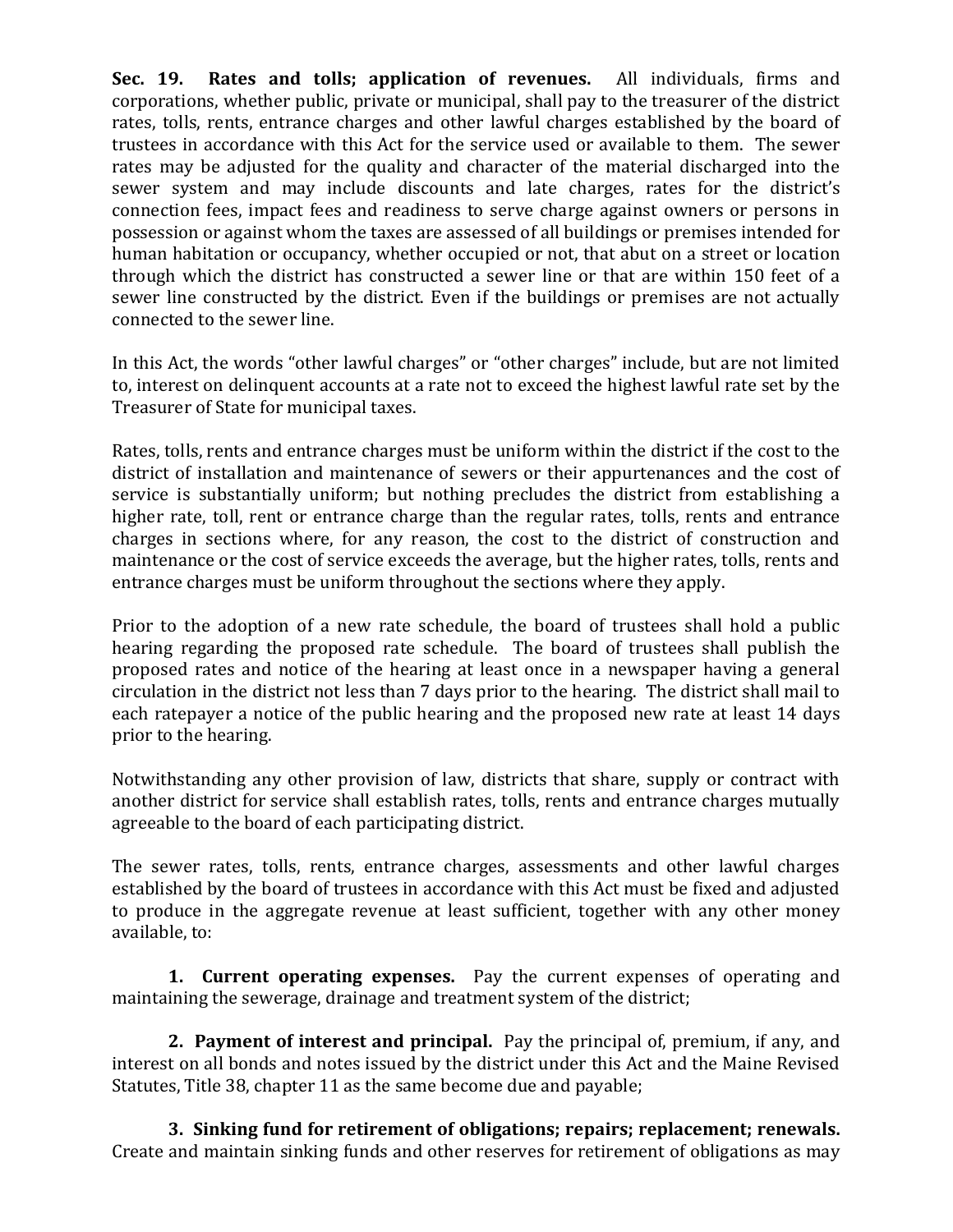be required by any trust agreement or resolution securing bonds and notes and provide funds for paying the cost of all necessary repairs, replacements and renewals of the sewerage, drainage and treatment systems of the district; and

**4. Payment of obligations.** Pay or provide for all amounts that the district may be obligated to pay or provide for by law or contract, including a resolution or contract with or for the benefit of the holders of its bonds and notes.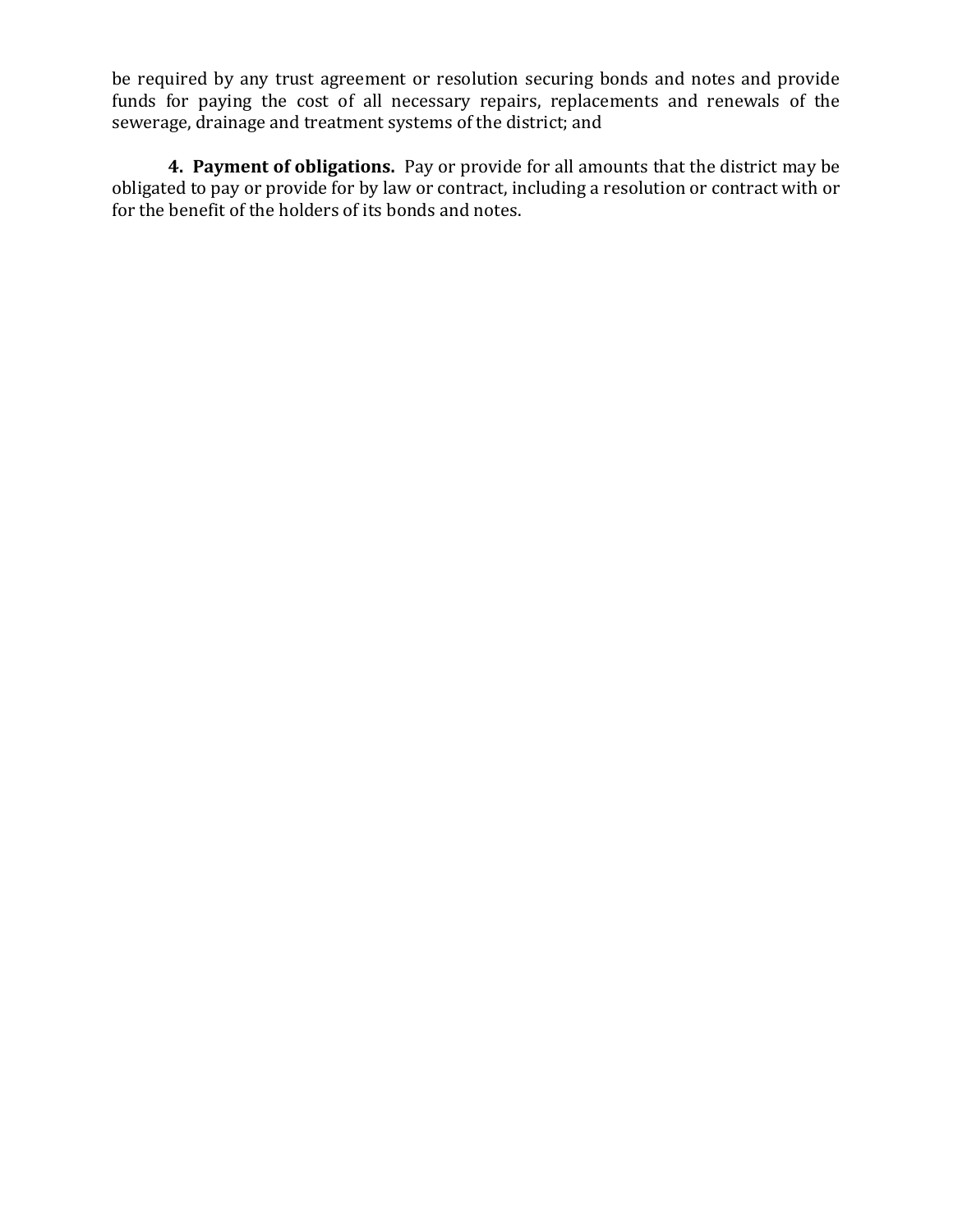#### **Sec. 20. Assessments against lots benefited.**

When the district has constructed a common sewer or constructed or acquired other improvements associated with a common sewer, the trustees may, if they so determine, in order to recover the expenses of the construction, determine what lots or parcels of land, whether or not buildings or other structures are located on the lots or parcels of land or whether or not they are otherwise improved, are benefited by such sewer, construction or acquisition. The district shall then estimate and assess upon such lots and parcels of land, and against the owner of the lots or parcels of land, or person in possession or against whom taxes on the lots or parcels of land are assessed, whether the person to whom the assessment is so made is the owner, tenant, lessee or agent, or against the heirs or devisees of a deceased owner without designating any of them by name and whether the same is occupied or not, a sum reflecting an appropriate portion of the expenses of constructing the common sewer or acquisition of other improvements, the amount assessed not to exceed the amount of such benefit as the district determines just and equitable towards defraying the expenses of constructing and completing such sewer, construction or acquisition of other improvements, together with such sewage disposal units and appurtenance as may be necessary. The trustees shall file with the clerk of the district a plan showing the location of such sewer or construction or showing acquisition of other improvement sewage disposal units and their assessment roll containing a statement of the amount assessed upon each lot or parcel of land so assessed, a description of each lot or parcel and the name of the person against whom the assessment is made. The clerk of the district shall record the same in a book kept for that purpose, and each person so assessed must be notified of the assessment by having an authentic copy of the assessment roll, with an order or notice signed by the clerk of the district, stating the time and place for a hearing upon the subject matter of the assessments, given to each person so assessed or left at the person's usual place of abode in the district at least 10 days before the hearing, or by mailing the same to each person so assessed by certified mail addressed to the person last known address and by publishing the same once a week, for 3 successive weeks in any newspaper of general circulation in the district, the mailing and the last such publication to be at least 30 days before the hearing. A return made upon a copy of such notice by a notary public or the production of the paper containing such notice or the certificate of the clerk of mailing or publication is conclusive evidence that the notice has been given. At the hearing the trustees shall have the power to revise, increase or diminish any of the assessments, and any revisions, increases or diminutions be in writing and recorded by the clerk of the district. The trustees also have the power to make supplemental assessments for additional expenses it incurs in the construction of common sewers or acquisitions of other improvements. Supplemental assessments may be made with 5 years from the date of any assessment roll whenever it appears any lot or parcel of land benefited has been omitted from the assessment or improperly assessed or any part of the original assessment is invalid or void for any reason. Supplemental assessments may be made according to the procedures and the principles for assessments.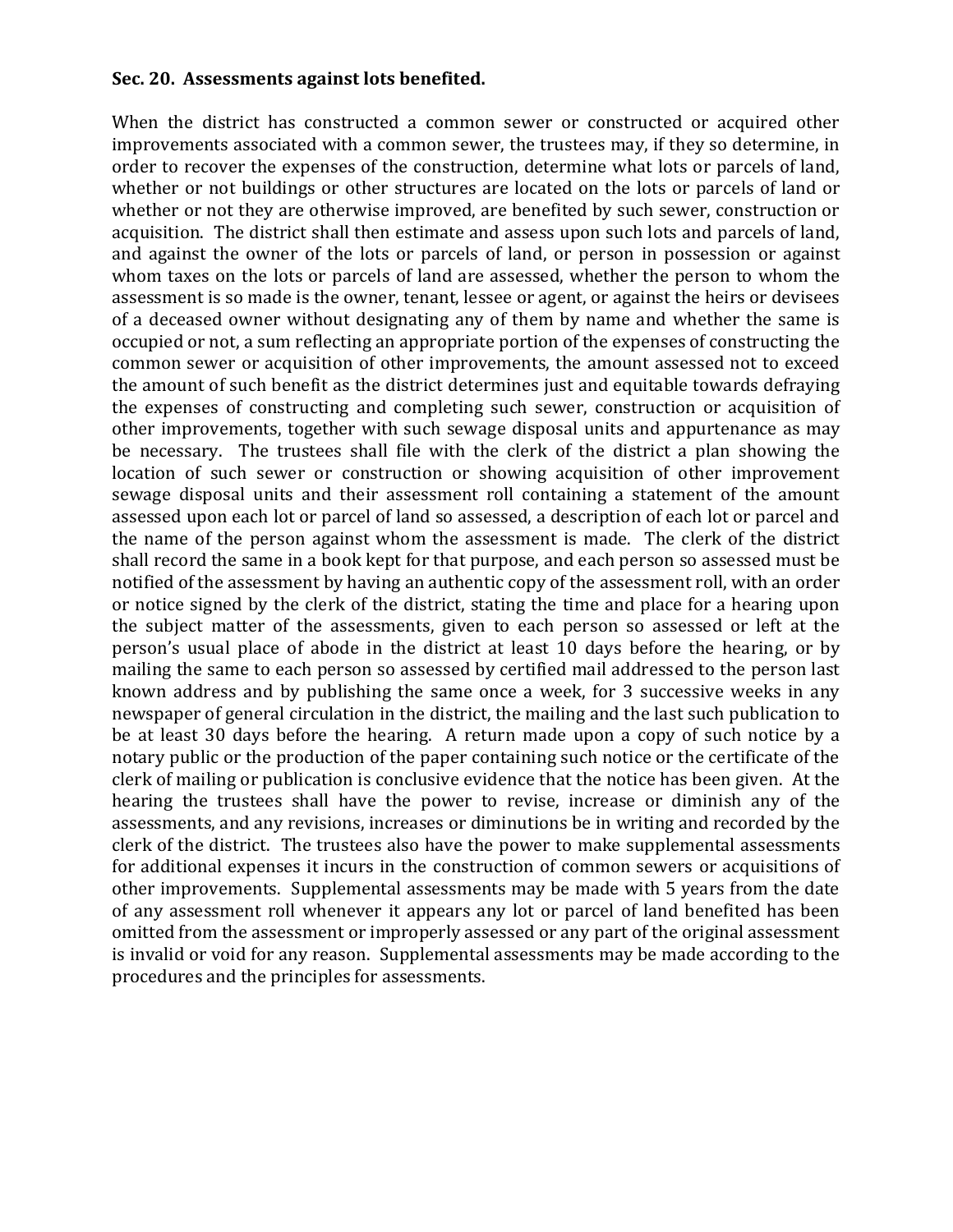# **Sec. 21. Right of appeal.**

Any person aggrieved by the decision of said trustees as it relates to any assessment for sewer construction shall have the same rights of appeal as are provided in the case of laying out of town ways.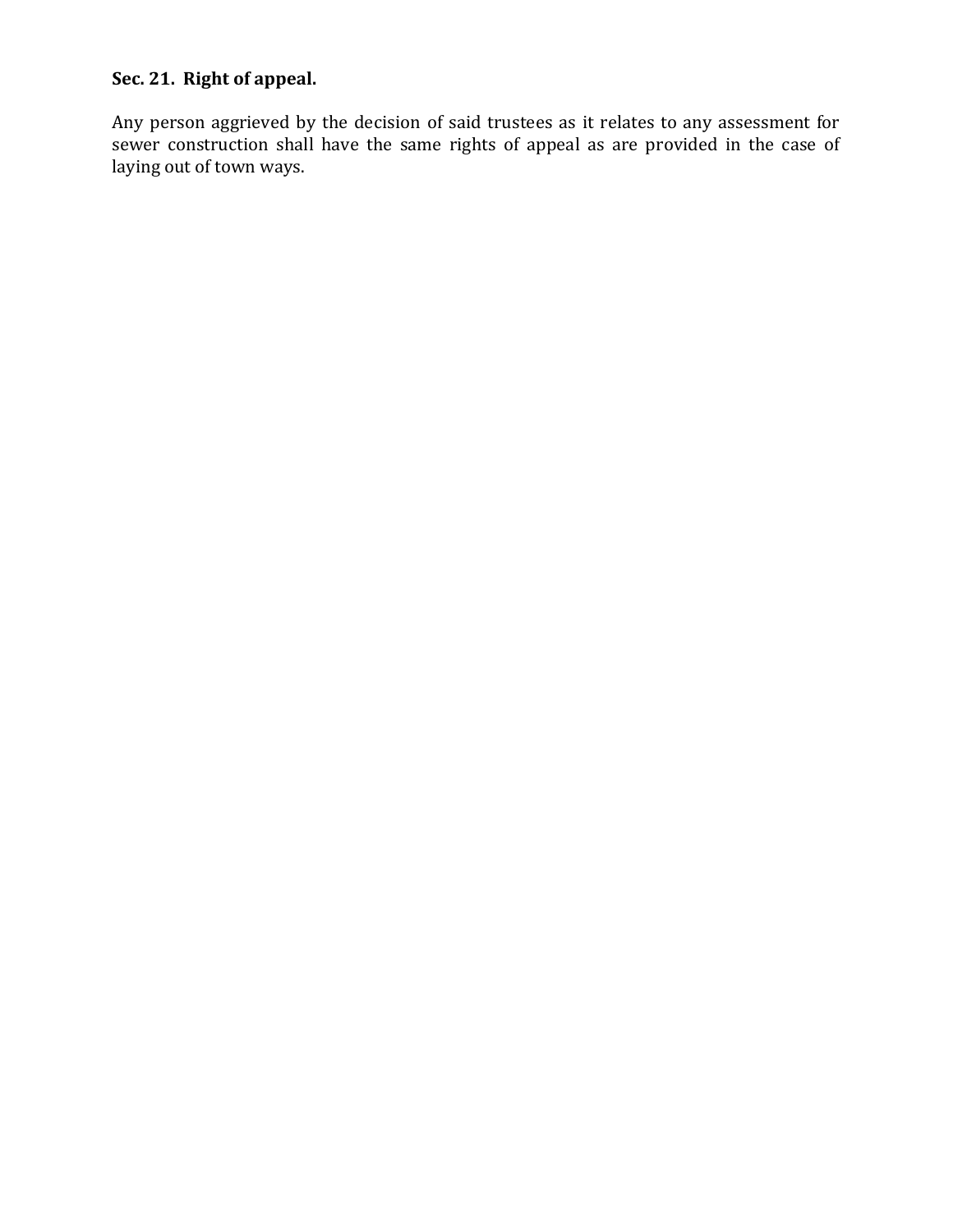#### **Sec. 22. Assessments; lien; sheriff's sale.**

All assessments and supplemental assessments made under section 20 create a lien upon each and every lot or parcel of land so assessed and the buildings upon the same. The lien takes effect when the trustees file with the clerk of the district the completed assessment roll, and continues for one year thereafter or for one year after the termination of any appeal; and within 10 days after the date of hearing on the assessment, the clerk of the district shall make out a list of all assessments, the amount of each, and the name of the person against whom the same is assessed, and the clerk shall certify the list and deliver it to the treasurer of the district. If the assessments are not paid within 3 months from the date thereof, the treasurer may bring civil action for the collection of the assessment in the name of the district against the person against whom the assessment is made. The action is begun by writ of attachment commanding the officer serving it to specially attach the real estate upon which the lien is claimed, which must be served as other writs of attachment to enforce liens on real estate. The declaration in such action shall contain a statement of such assessment, a description of the real estate against which the assessment is made, and an allegation that a lien is claimed on the real estate to secure the payment of the assessment. If service is not made upon the defendant or it appears that any other persons are interested in the real estate, the court shall order further notice of the action as appears proper, and shall allow other person to become parties to the action. If it appears upon trial of the action that the assessment was legally made against the real estate, and is unpaid, and that there is an existing lien on the real estate for the payment of the assessment, judgment must be rendered for the assessment, interest and costs of suit against the defendants and against the real estate upon which the assessment was made, and execution issued on the assessment to be enforced by sale of the real estate in the manner provided for a sale on execution of real estate attached on original writs; as long as in making the sale, the officer shall follow the procedure in selling and conveying and there must be the same rights of redemption as are provided in the Maine Revised Statutes, Title 36, section 941.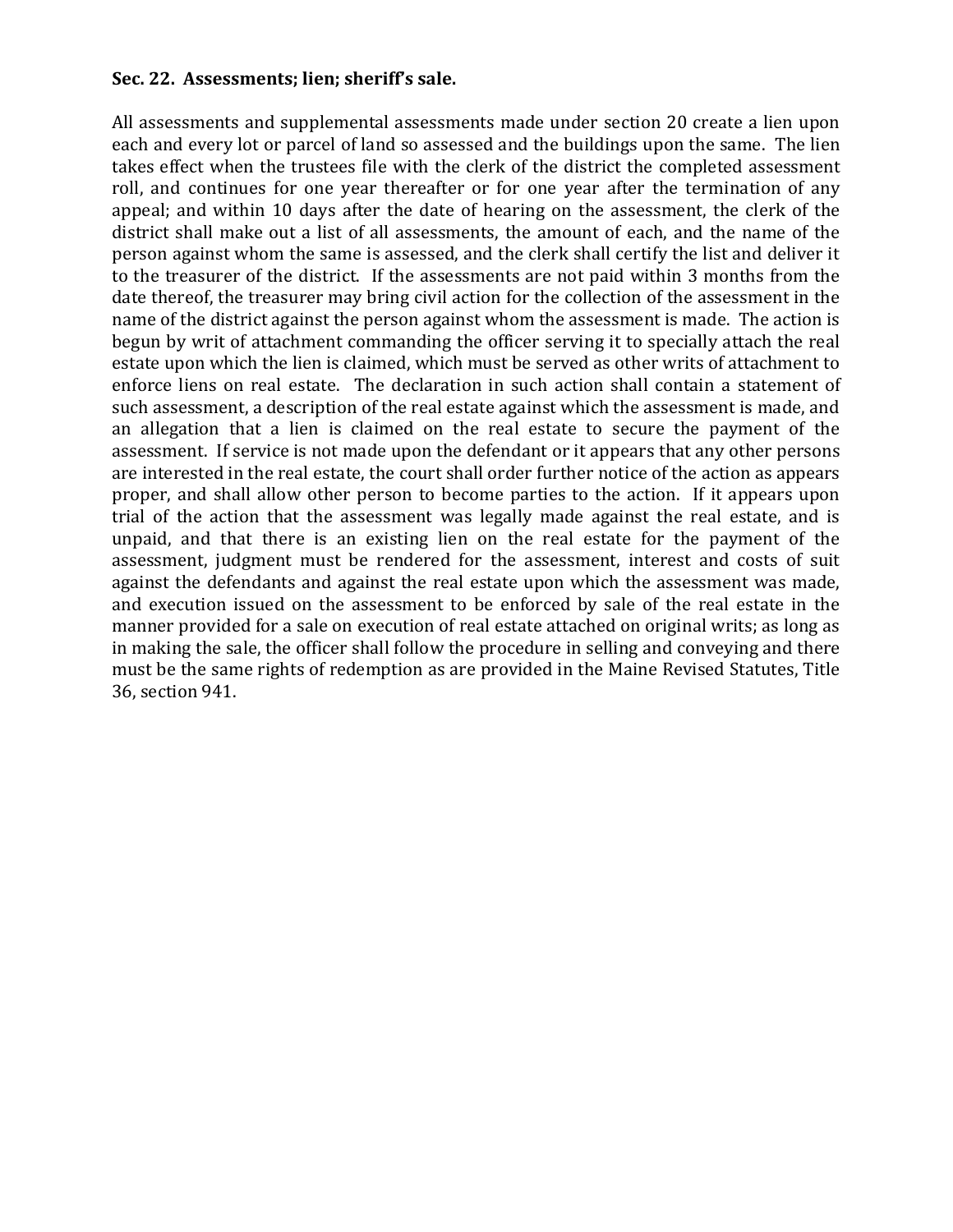# **Sec. 23. Additional method of collection of assessments.**

If assessments under section 20 are not paid and the district does not proceed to collect unpaid assessments by a sheriff's sale of the real estate upon which the assessments are made under section 22, or does not collect or is in any manner delayed or defeated in collecting the assessments by a sheriff's sale of the real estate under section 22, then the treasurer, in the name of the district, may maintain a civil action against the party so assessed for the amount of the assessment or supplemental assessment, as for money paid, laid out and expended, in any court of competent jurisdiction, and in a suit may recover the amount of the assessment, with interest at the rate of 10% per year on the same from the date of the assessment or supplemental assessment, and costs.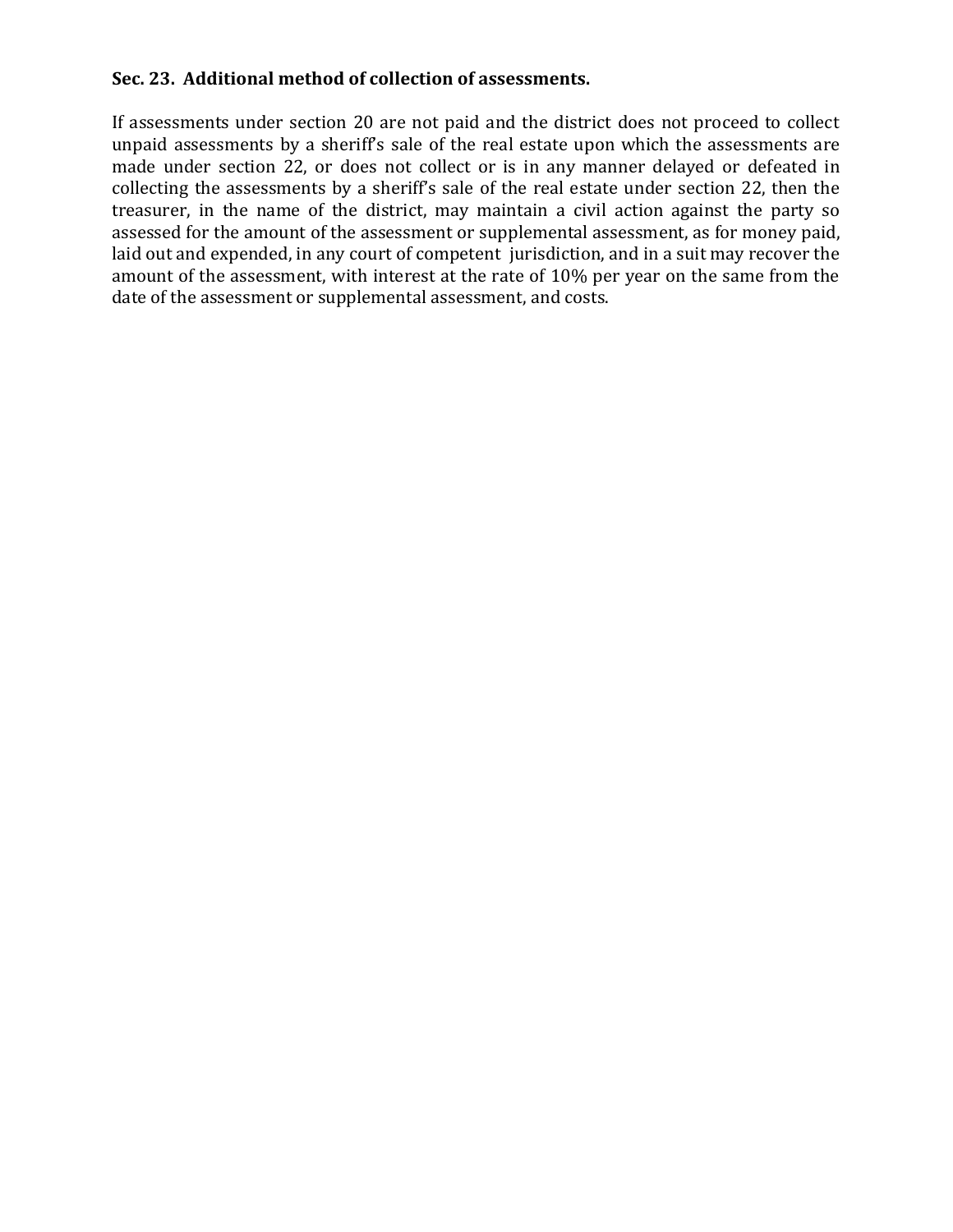#### **Sec. 24. Assessments paid by other than owner, how recovered.**

When any assessment under section 20 is paid by any person against whom the assessment has been made, who is not the owner of the lot or parcel of land, then the person so paying the same has a lien upon the lot or parcel of land with the buildings on the lot or parcel for the amount of the assessment so paid by the person, and incidental charges, which lien continues for one year and which lien may be enforced in a civil action as for money paid, laid out and expended, and by attachment in the way and manner provided for the enforcement of liens upon building and lots under the Maine Revised Statutes Title 36, Section 941.

# **Sec. 24-A. Landlord access to tenant bill payment information.**

Landlord access to payment information related to sewer service is governed by the Maine Revised Statutes, Title 38, section 1252, subsection 11.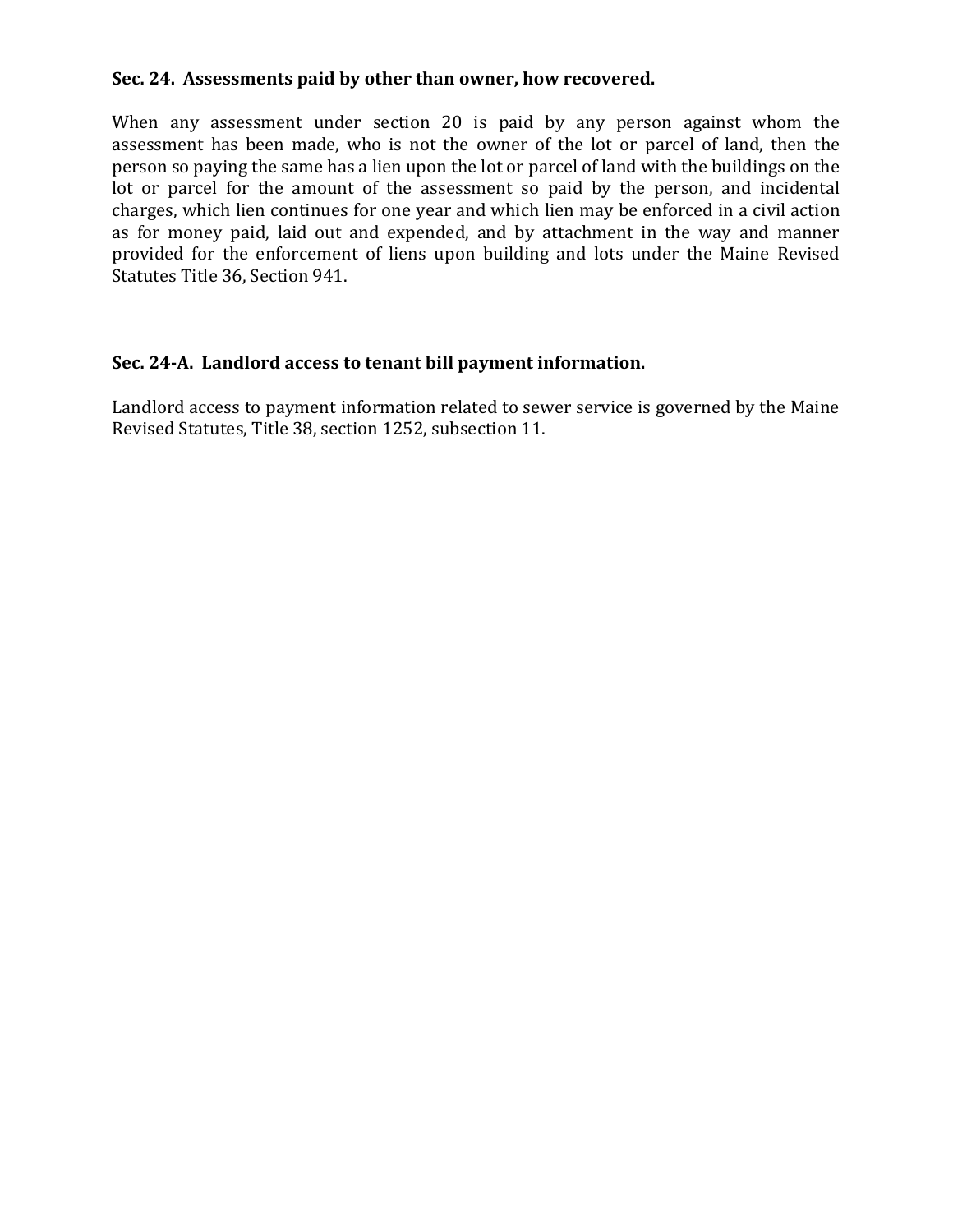## **Sec. 25. Lien securing collection of rates; lien certificates for collection of assessments on rates; procedure.**

Liens on lots or parcels of land created by section 22, in addition to other methods established by law, may be enforced in the following manner.

There is a lien to secure the payment of rates established under section 19 and assessments established under section 20 of this act assessed by the district on real estate within the district. This lien takes precedence of all other claims on such real estate, excepting only claims for taxes. The treasurer of the district has the authority and power to collect the rates, and all rates must be committed to the treasurer.

In addition to other methods previously established by law for the collection of the rates, the lien created may be enforced in the following manner, as long as in making the assessment there is a description of the real estate served by the several sewers of the district, that is sufficiently accurate to identify the real estate against which any of the several rates may be charged. The treasurer, when a rate, assessment or supplemental assessment has been committed to the treasurer for collection, may, after the expiration of 8 months and within 1 year after commitment to the treasurer of the rate, give to the person against whom the rate, is assessed, or leave at the person's last and usual place of abode, or send by certified mail, return receipt requested, to the person's last known address, a notice in writing signed by the treasurer stating the amount of rate, assessment or supplemental assessment describing the real estate on which the rate is being assessed, alleging that a lien is claimed on the real estate to secure the payment of the rate and demanding the payment of the rate within 10 days after the service of such notice. After the expiration of the 10 days and within 10 days after the expiration, if the rate, assessment or supplemental assessment remains unpaid, the treasurer shall record in the registry of deeds of York County a certificate signed by the treasurer setting forth the amount of the rate, assessment or supplemental assessment a description of the real estate on which the rate is assessed and an allegation that a lien is claimed on the real estate to secure the payment of the rate, assessment or supplemental assessment, that a demand for payment of the rate has been made in accordance with the provisions of this act and that the rate remains unpaid. In all cases, the certificate so filed need not contain the allegation that payment of the rate has been demanded. At the time of the recording of the certificate in the registry of deeds as provided in this section, in all cases such treasurer shall file in the office of the district a true copy of the certificate and also at the time of recording, the treasurer shall mail by certified mail, return receipt requested to each record holder of a mortgage on the real estate, addressed to the mortgage holder at the mortgage holder's last and usual place of abode, a true copy of the certificate. The fee to be charged to the ratepayer or person assessed for the notice and filing must include the costs of mailing copies of the certificate to the record holders of a mortgage on the real estate and the then-current fee charge by the register of deeds for the filing.

The filing of the certificate in the registry of deeds is deemed to create and shall create a mortgage on the real estate to the district having priority over all other mortgages, liens, attachments and encumbrances of any nature, except liens, attachments and claims for municipal property taxes, and shall give the district all the rights usually incident to a mortgage, except that the mortgagee shall not have any right of possession of the real estate until the right of redemption provided for in this section has expired.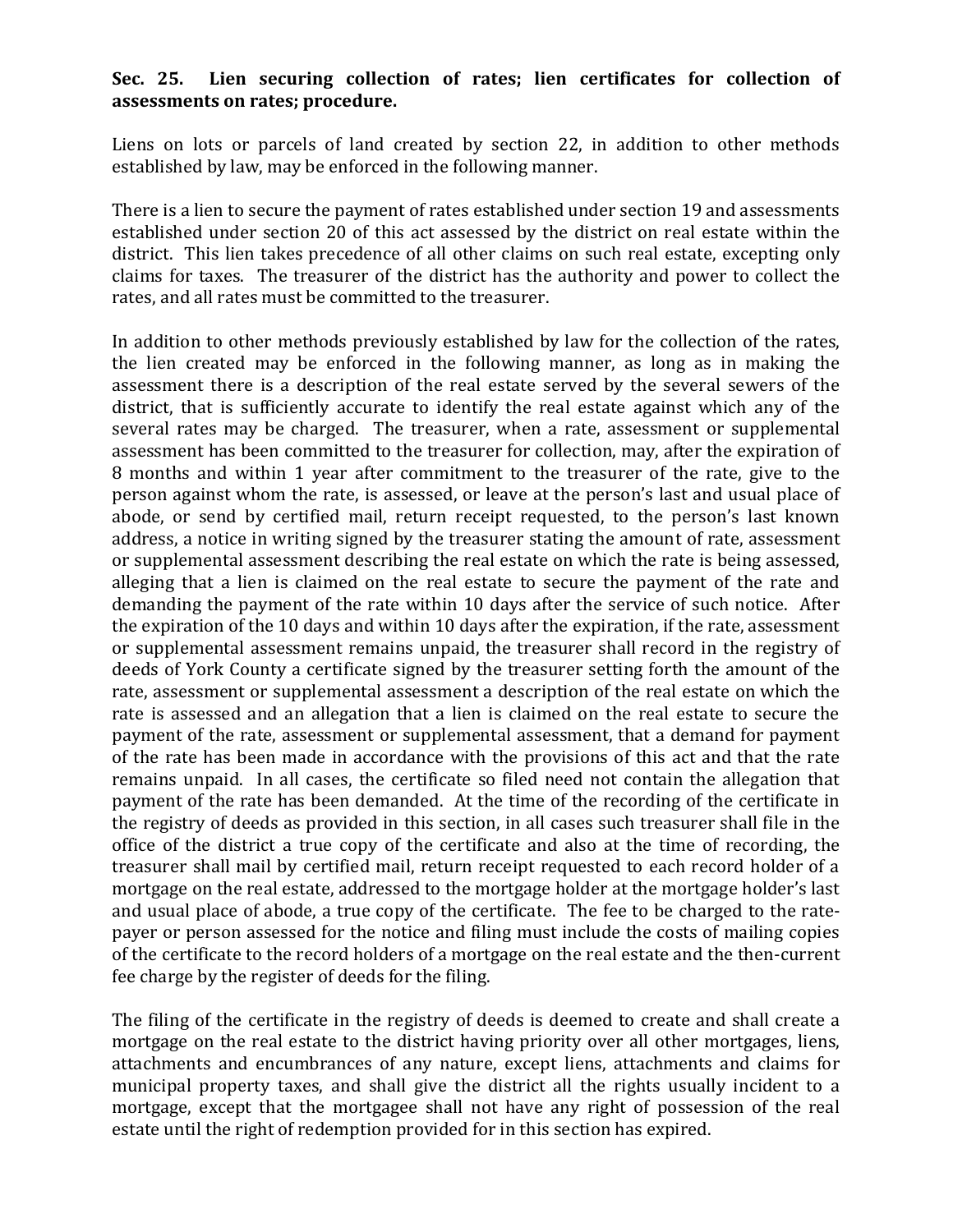If the mortgage, together with interest and costs has not been paid within 18 months after the date of filing of the certificate in the registry of deeds as provided in this section, the mortgage is deemed to have been foreclosed and the right of redemption to have expired.

The treasurer shall notify the party names on the certificate and each record holder of a mortgage on the real estate no more than 45 days nor less than 30 days before the date of foreclosure of the mortgage created under this section. The notification shall be in writing left at the owner's and all mortgagees' last and usual abode or sent by certified mail, return receipt requested, to the owners and mortgagees at their last known addresses. The notice shall indicate the exact date of foreclosure and include the warnings and other information substantially in the following form:

## **STATE OF MAINE OGUNQUIT SEWER DISTRICT NOTICE OF IMPENDING AUTOMATIC FORECLOSURE OF SEWER LIEN P. & S. L. 2000, c.**

# **IMPORTANT: DO NOT DISREGARD THIS NOTICE. YOU WILL LOSE YOUR PROPERTY UNLESS YOU TIMELY PAY THE SEWER CHARGES, COSTS AND INTERESTS THAT HAVE BEEN LIENED BY THE OGUNQUIT SEWER DISTRICT**

To:

You are the party named on the Sewer Lien Certificate filed on \_\_\_\_\_\_\_\_\_\_\_\_\_\_\_\_\_\_, 20\_\_\_\_, and recorded in the York County Registry of Deeds in Book \_\_\_\_\_\_\_\_\_, Page \_\_\_\_\_\_\_\_\_. The filing created a sewer lien mortgage on the real estate described in the Sewer Lien Certificate. On \_\_\_\_\_\_\_\_\_\_\_\_, 20\_\_\_\_, the sewer lien mortgage will be foreclosed and your rights to redeem the mortgage and recover your property by paying the sewer charges, costs and interest that are owed will expire.

# **IF THE SEWER LIEN FORECLOSES THE OGUNQUIT SEWER DISTRICT WILL OWN YOUR PROPERTY SUBJECT ONLY TO MUNICIPAL TAX LIENS.**

If you cannot pay the outstanding sewer charges, costs and interest that are the subject of this notice, please contact me to discuss this notice.

District Treasurer

\_\_\_\_\_\_\_\_\_\_\_\_\_\_\_\_\_\_\_\_\_\_\_\_\_\_\_\_\_\_\_\_\_\_\_\_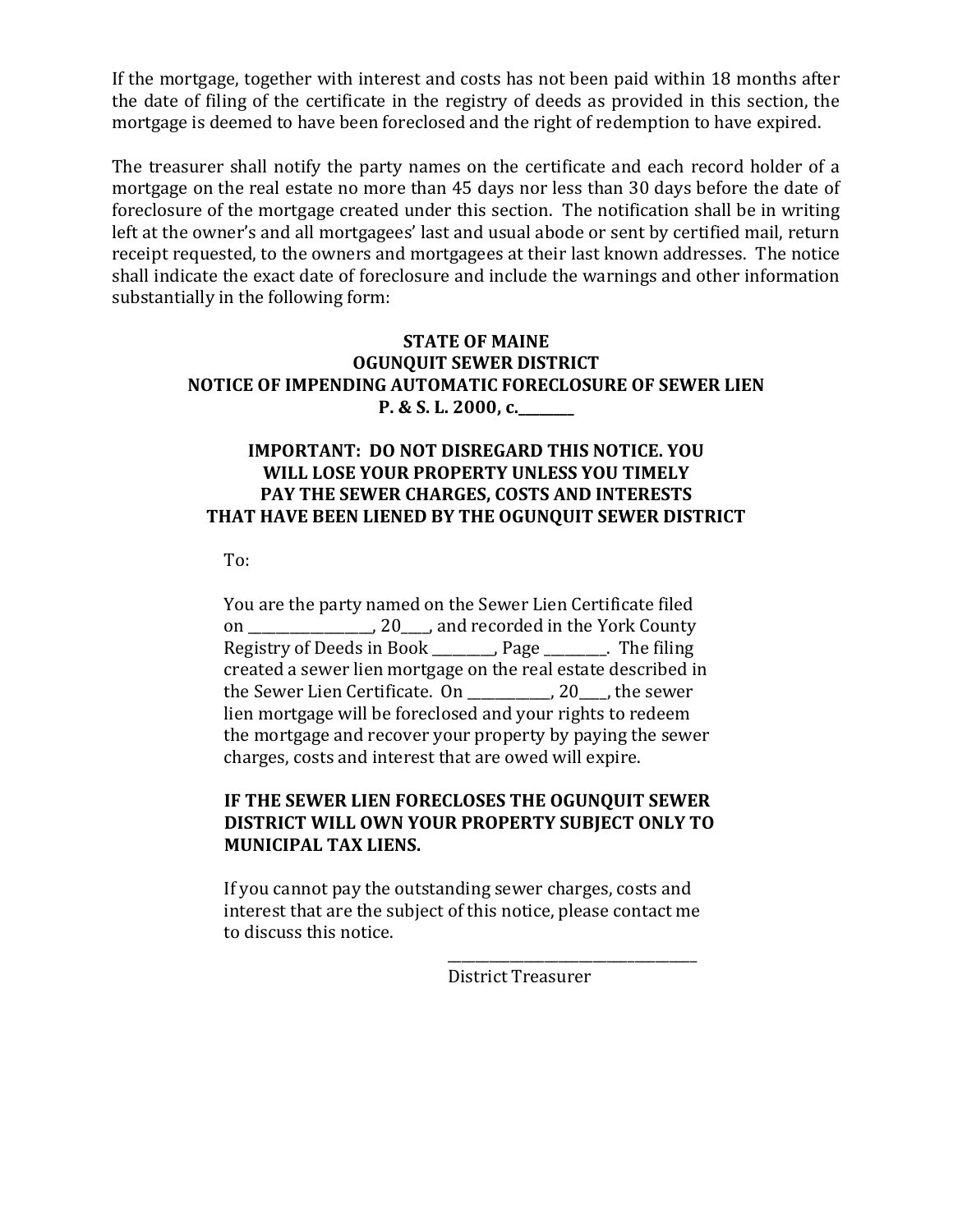The filing of the certificate in the registry of deeds shall be sufficient notice of the existence of the mortgage herein provided for. In the event that the rate, interest and costs shall be paid within the period of redemption herein provided for, the treasurer of the district shall discharge the mortgage in the same manner as is now provided for discharge of real estate mortgages.

The fee to be charged by the district to the ratepayer for such notice and filing shall not exceed \$3 in addition to the fee to be charged to the district by the register of deeds for filing and recording the same.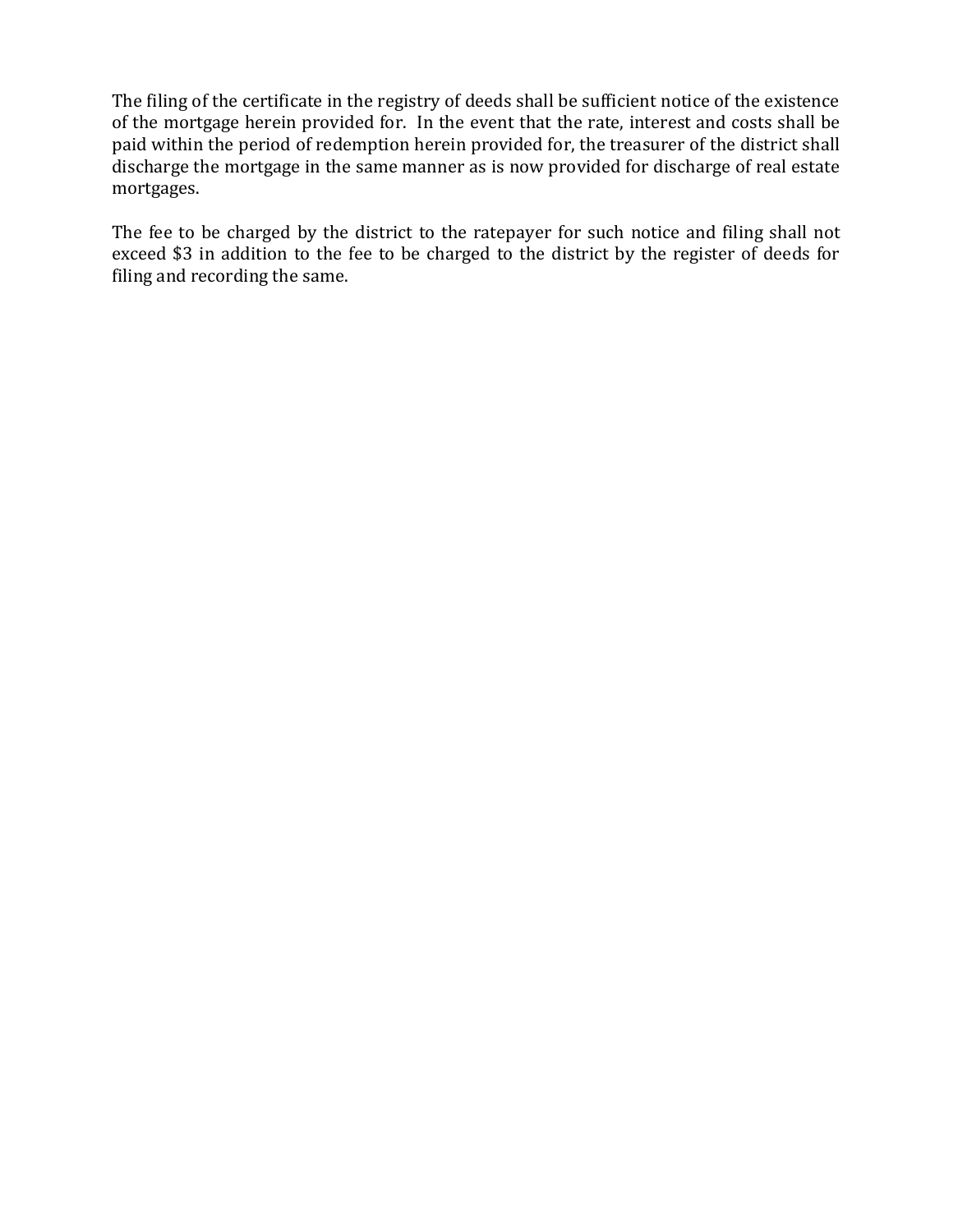**Sec. 26. Lien for payment of rates**

**(Repealed)**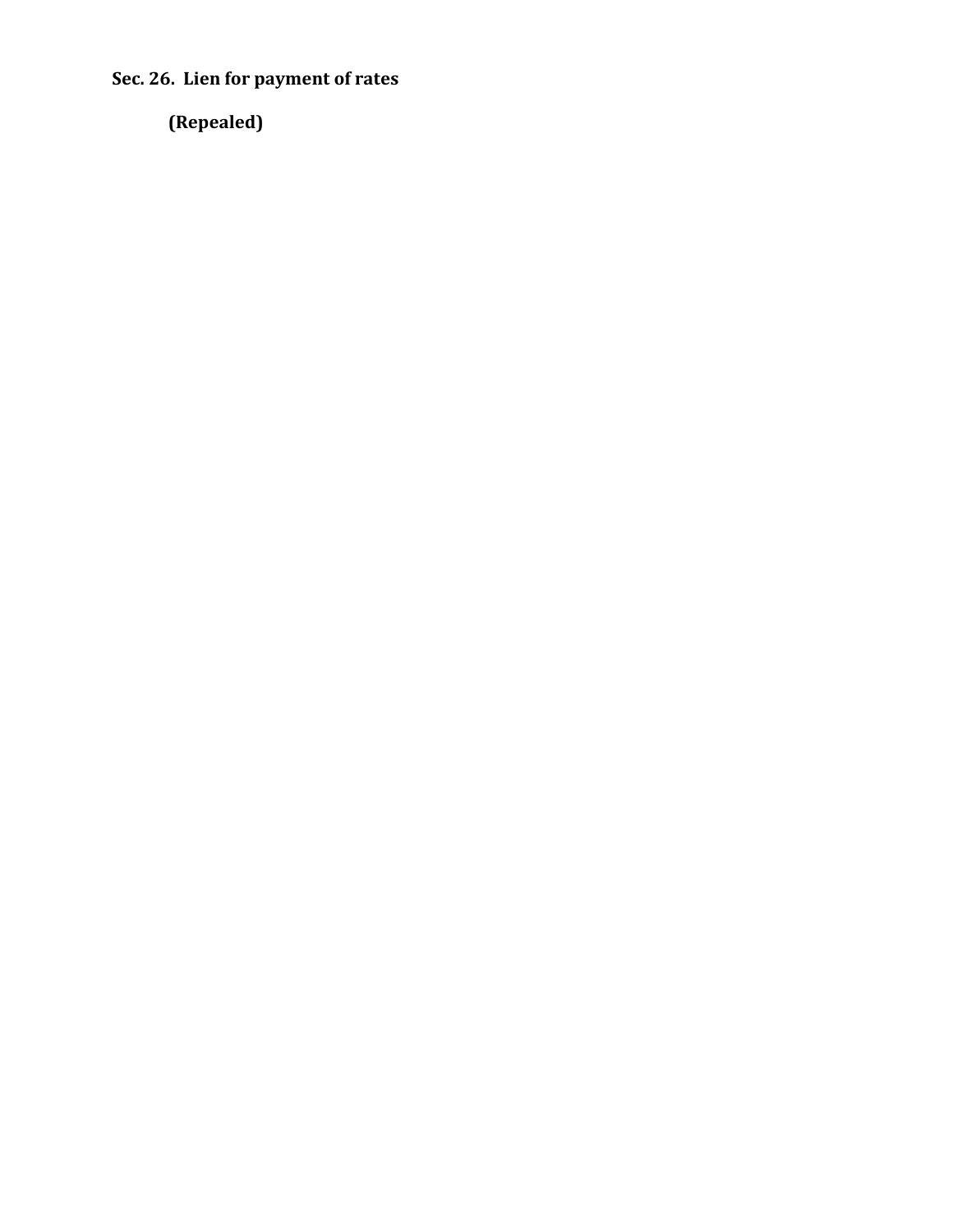# **Sec. 27. Construction of this act; bylaws and regulations authorized; incidental powers and rights.**

This act shall be construed as authorizing a charge by the district for the use of sewers, sewer systems and treatment works in addition to any other assessments now lawfully imposed by general law. The trustees may adopt such rules and regulations as may be necessary or convenient to carry out the provisions of this act. All incidental powers, rights and privileges necessary to the accomplishment of the main objects of this act as set forth herein are granted to the district; including the right of the trustees to determine when and where sewerage facilities are most needed, and when and how sewers shall be built.

The provisions of this act shall be severable and if any phrase, clause, sentence or provisions of this chapter, or the application thereof to any person or circumstance is held invalid, the remainder of the chapter and the application thereof to other persons or circumstances shall not be affected thereby.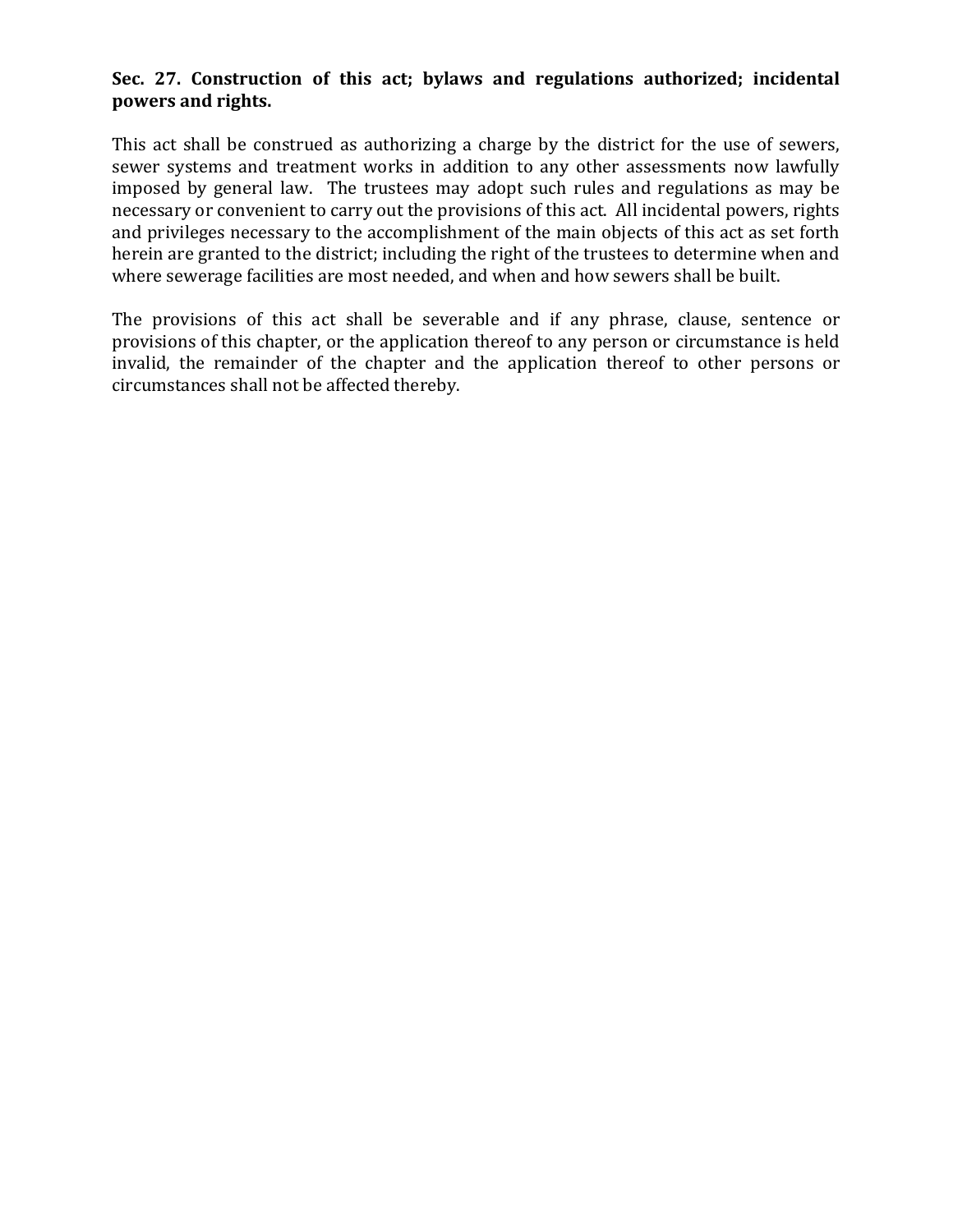# **Sec. 28. Existing statutes not affected; rights conferred subject to provisions of law.**

Nothing herein contained is intended to repeal or shall be construed as repealing the whole or any part of any existing statute, and all the rights and duties herein mentioned shall be exercised and performed in accordance with any applicable provisions of the Revised Statutes of 1954, chapters 44 and 79, and any acts amendatory thereof or additional thereto.

# **Sec. 28-A. Coordination with municipal planning.**

The district shall coordinate municipal planning and sewer extension planning in accordance with the Maine Revised Statutes, Title 38, section 1252, subsection 9.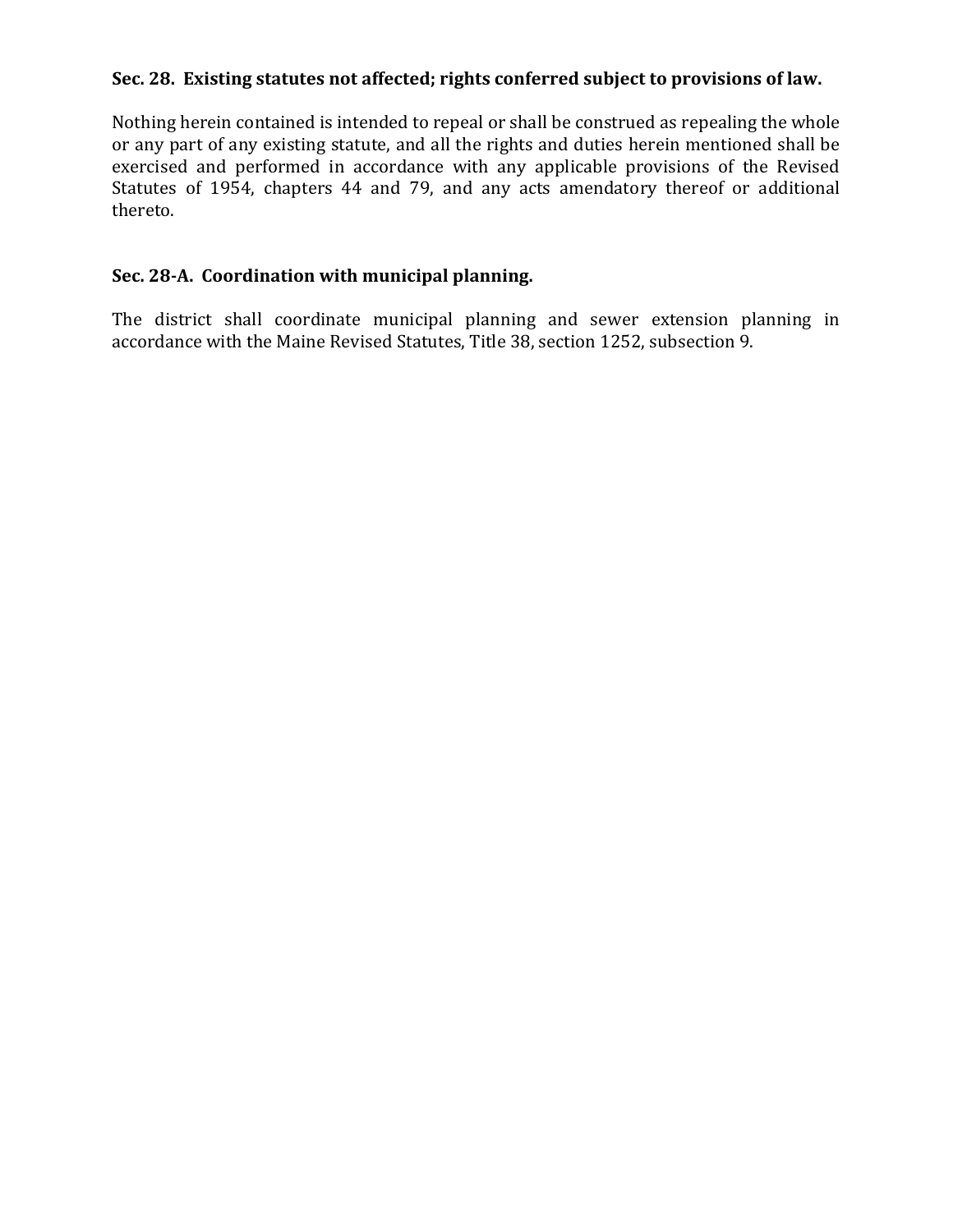#### **Sec. 29. P. & S. L., 1913 C. 203, section 2, amended.**

The first paragraph of section 2 of chapter 203 of the private and special laws of 1913, as amended by chapter 120 of the private and special laws of 1931, is hereby amended to read as follows:

Said corporation is hereby authorized and vested with the power, at any legal meeting called for the purposes, to apportion and designate the uses to which the money referred to in section 5 hereof shall be put, said uses for said moneys and said purposes being among other things as follows: To create and maintain a fire department with all the necessary equipment, appliances and apparatus for the prevention and extinguishment of fires; to build, maintain and repair roads, streets and ways, sidewalks, storm sewer and the collection and removal of offal and garbage; but not sanitary sewers or other sewerage treatment facilities authority to contract and maintain which has been granted to Ogunquit Sewer District; to care for and beautify that portion of the corporate territory of Ogunquit which may hereafter be reserved for and dedicated to public uses to be enjoyed in common by all the inhabitants of said Ogunquit Village corporation, and to that end to build roads and walks upon and to said public lands, and to plant and care for trees in the roads and streets and upon said public lands; to build, repair and maintain public wharves and landings, to widen, deepen, extend and maintain the channel of the Josias River between Flat Pond and the sea; and to widen, deepen and enlarge Flat Pond; and for said purposes to take and acquire by purchase or by eminent domain between the Mayo Falls, so-called, and the sea, any marshland along or through which said river flows, and any land lying on either side of said river from the thread of the stream to a line not more than 50 feet from mean high water mark, and said corporation may exercise the right of eminent domain in the taking of land along said river for the purposes herein specified, in the same manner as provided in chapter 27 of the Revised Statutes, for the ascertainment of damages in the location and establishment of highways; provided, that application by either party in interest for the determination of damages shall be made within three years after the land is so taken; to establish and maintain police and night watch; to procure water for fire, domestic and other purposes, and to procure light for public use and for the use of the inhabitants of said village corporation; said village corporation shall so long as the present water contract continues to pay its proportion of the total expense therefore to the Town of Wells, and upon the expiration of said contract shall have authority to contract therefore with such other firm or corporation as it sees fit, providing said town neglects or refuses after reasonable time for so doing; said town may contract for water for said purposes, and if said town shall contract said corporation shall pay its portion of its expense for the same. And for the purposes of obtaining light as above mentioned, said village corporation shall have authority to contract with any individual, firm or corporation to furnish such light for either or both of the purposes above mentioned.

Referendum; effective date; certificate to Secretary of State. In view of the emergency recited in the preamble, this act shall take effect when approved, only for the purposes of permitting its submission to the legal voters of the Ogunquit Village Corporation at an annual or special meeting. Such special meeting shall be called, advertised and conducted by the municipal officers of said Ogunquit Village Corporation according to the law relating to its municipal elections; provided that the Village Corporation clerk shall not be required to post a new list of voters, and for the purpose of registration of voters the board of overseers shall be in session on the secular day next preceding any such special meeting.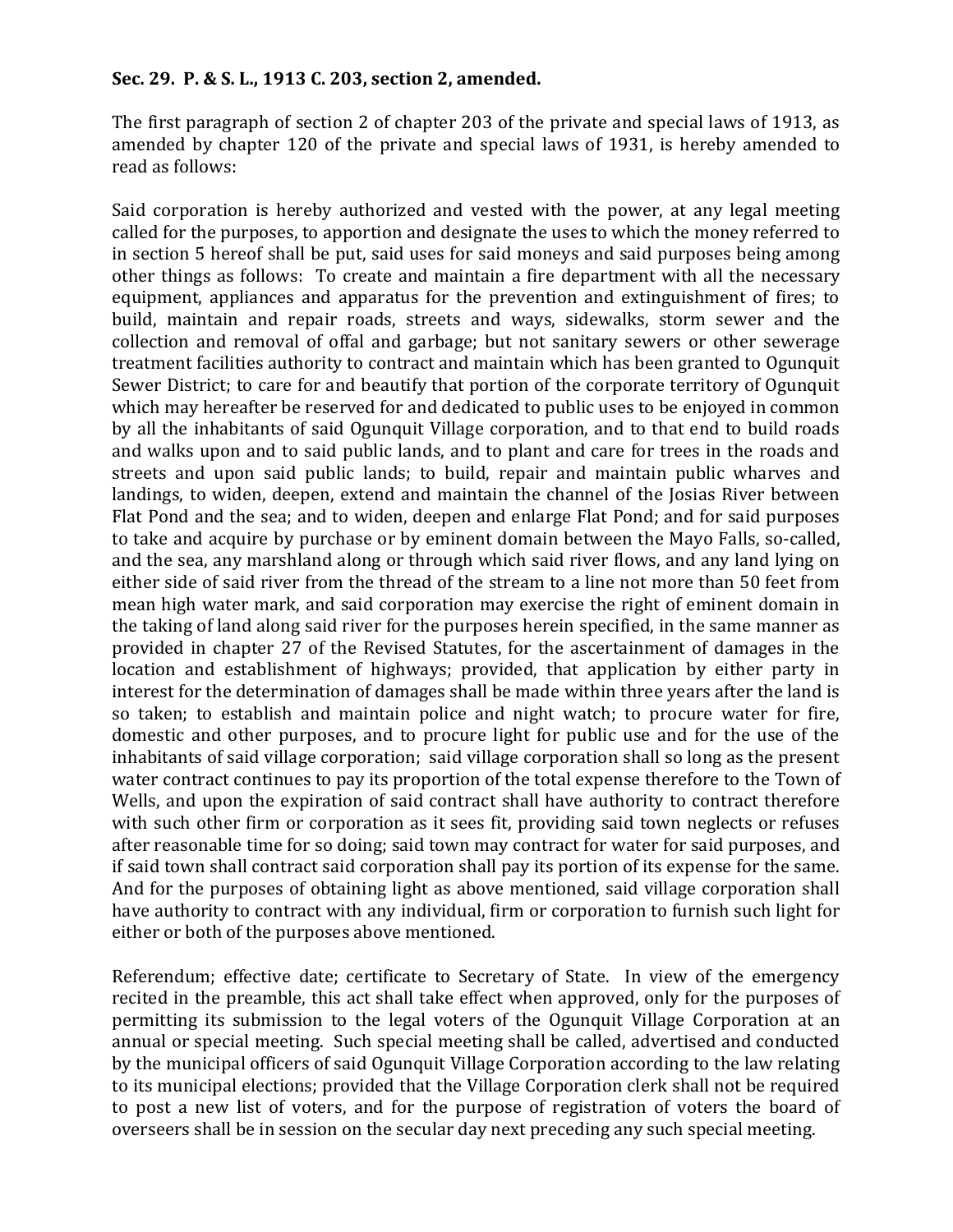The Ogunquit Village Corporation clerk shall prepare the required ballots, on which he shall reduce the subject matter of this act to the following question: "Shall the Act to Create the Ogunquit Sewer District, passed by the 101st Legislature, be accepted?" The voters shall indicate by a cross or checkmark placed against the words "Yes" or "No" their opinion of the same.

This Act shall take effect for all the purposes hereof immediately upon its acceptance by a majority of the legal voters voting at said annual or special meeting; provided the total number of votes cast for and against the acceptance of this act at said meeting equals or exceeds 10% of the total vote for all candidates for Governor in said village corporation at the next previous gubernatorial election; but failure of approval at such meeting shall not prevent resubmitting this act for acceptance at any annual or special corporation meeting held within 2 years from the effective date hereof, in the same manner as above provided, notwithstanding an earlier vote against such acceptance.

The result of each such vote shall be declared by the municipal officers and due certificate thereof filed by the village corporation clerk with the Secretary of State.